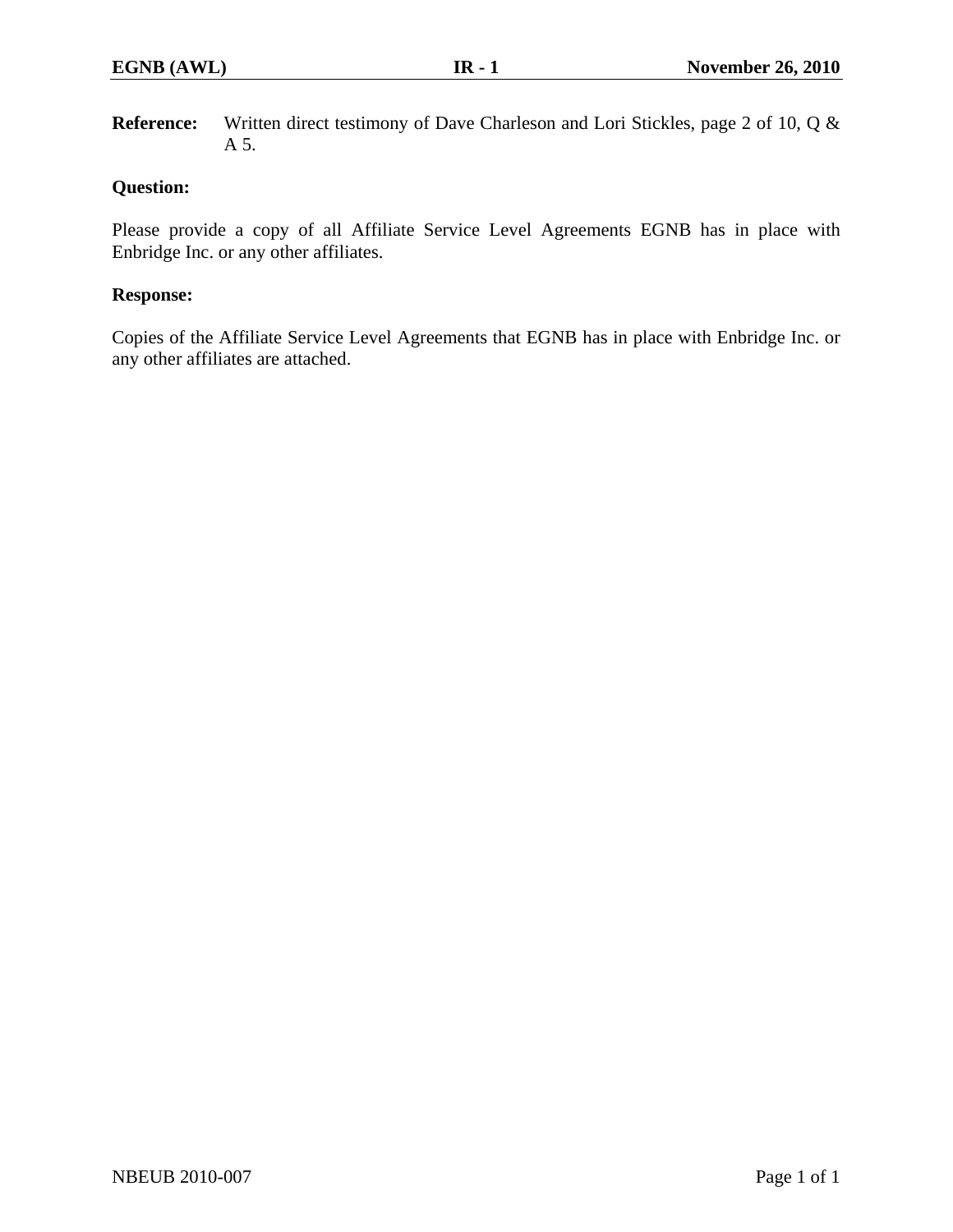**Reference**: Written direct testimony of Dave Charleson and Lori Stickles, page 4 of 10, Q & A 9.

## **Question:**

Compare and contrast the allocation methodology used by Mr. Easson and EGNB until 2008 with the Enbridge Inc. allocation now proposed by EGNB. Please describe the differences in how individual costs items are treated/allocated when treated differently under the two approaches for EGNB's 2009 financial results.

### **Response:**

The allocation methodology used by Mr. Easson and EGNB until 2008 looked at individual cost items allocated to EGNB by Enbridge Inc. Each item had been assessed by Mr. Easson for its direct benefit to EGNB. The allocation methodology did not recognize overall benefits received by EGNB by being part of Enbridge Inc.

Under the proposal by EGNB for 2009 and beyond, costs are not considered on an individual basis, but are instead considered on the basis that the overall costs allocated by Enbridge Inc. are less than the benefits received by EGNB.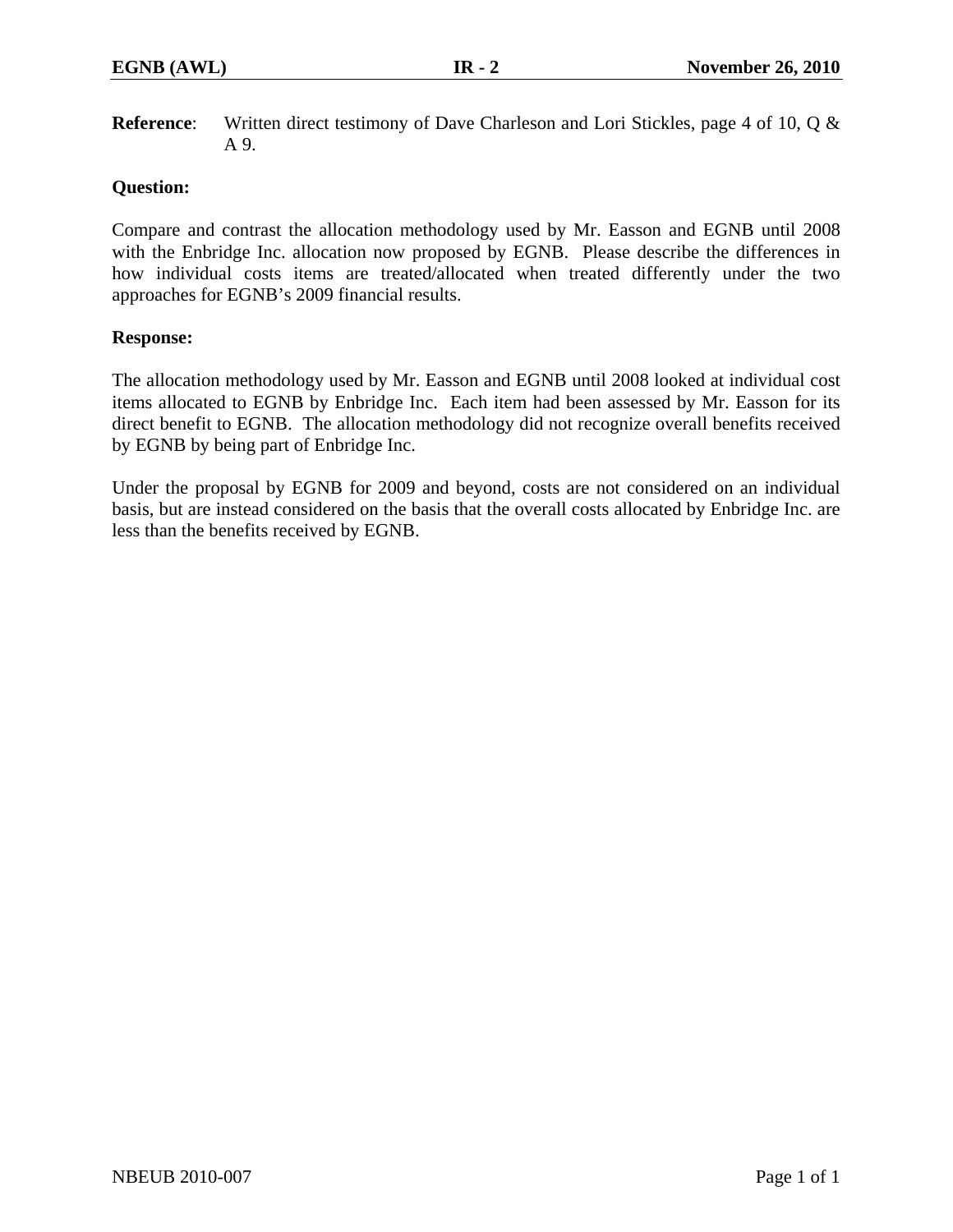**Reference**: Written direct testimony of Dave Charleson and Lori Stickles, page 5 of 10, Q & A 10.

# **Question:**

The evidence references the necessity of "tailoring" Enbridge Inc.'s policies, procedures and best practices for the New Brunswick market and EGNG's business.

- (i) How much tailoring has been required for the areas of human resources, internal controls, governance, and safety and reliability?
- (ii) Has the cost of this tailoring been quantified by EGNB? If so, provide the results. If not, why not?

### **Response:**

- (i) While EGNB has not tracked specific tailoring that has been required, it has been a limited amount. However, EGNB must ensure that its policies and procedures align with any applicable New Brunswick legislation and also recognize the operational differences within EGNB as compared to other gas distribution utilities within Enbridge.
- (ii) The cost of any tailoring has not been quantified as it is not considered to be material and would be significantly less than the cost of developing a comprehensive set of policies, procedures and best practices from scratch.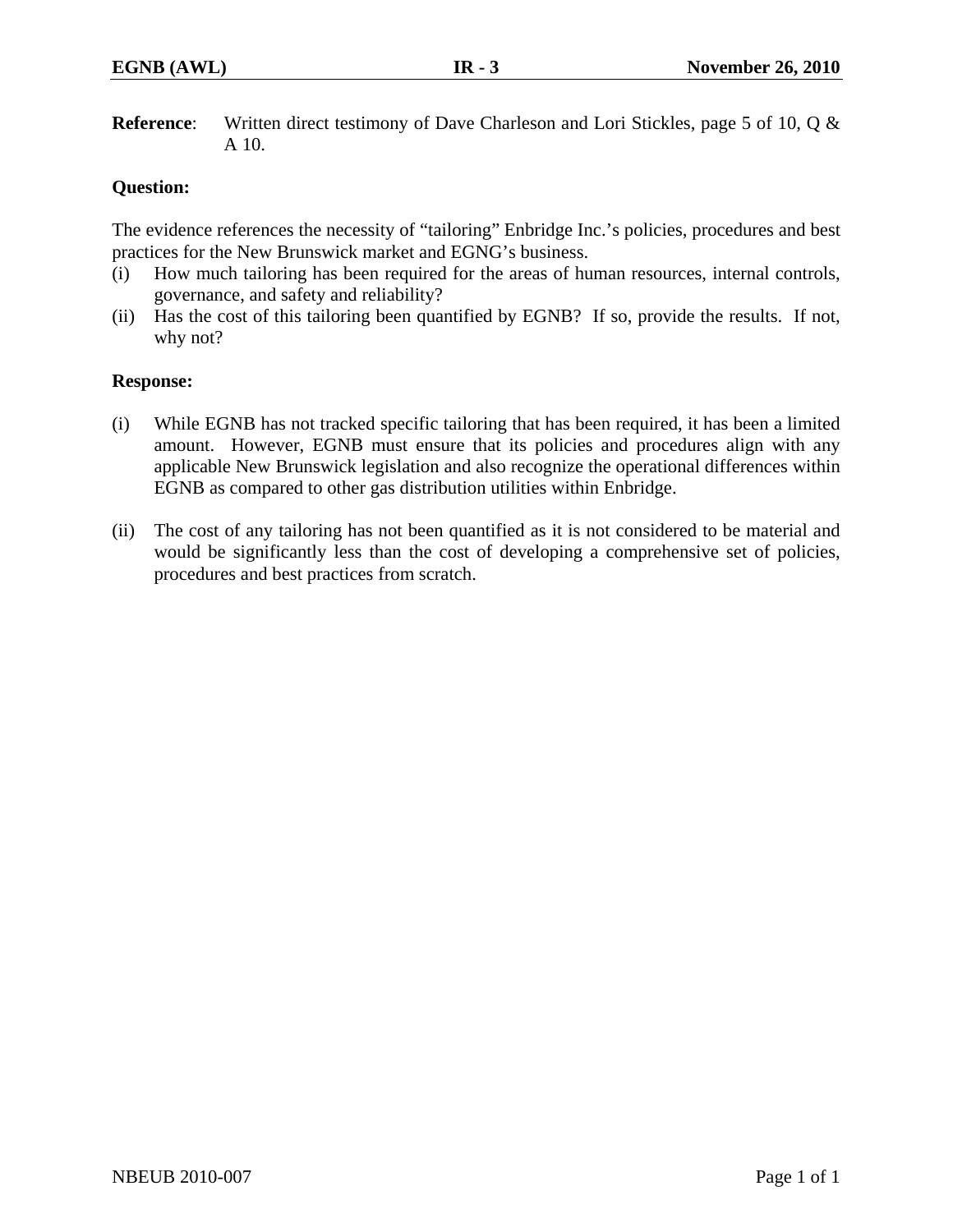**Reference**: Written direct testimony of Dave Charleson and Lori Stickles, page 7 of 10, Q & A 12.

# **Question:**

The evidence references the Board's direction to EGNB and a review carried out by EGNB which "...let EGNB to bring forward the proposed change".

- (i) When did this review take place?
- (ii) Who was involved with the review and what roles did they take?
- (iii) Please provide copies of all documents produced as part of, or as a result of, this review.

# **Response:**

- (i) The review took place during the November 2009 to May 2010 time period, following the November 13, 2009 release of the 2008 Financial Results decision.
- (ii) The review was led primarily by the finance management team within EGNB in conjunction with the General Manager. The finance management team evaluated the current treatment of the allocated costs, considered whether EGNB received a direct or indirect benefit related to the costs and determined what they believed was the most appropriate means of treating the costs, while the General Manager provide oversight and review of the findings.
- (iii) EGNB did not prepare any documents as part of, or as a result of, the review other than the report submitted to the Board. A copy of this report is attached.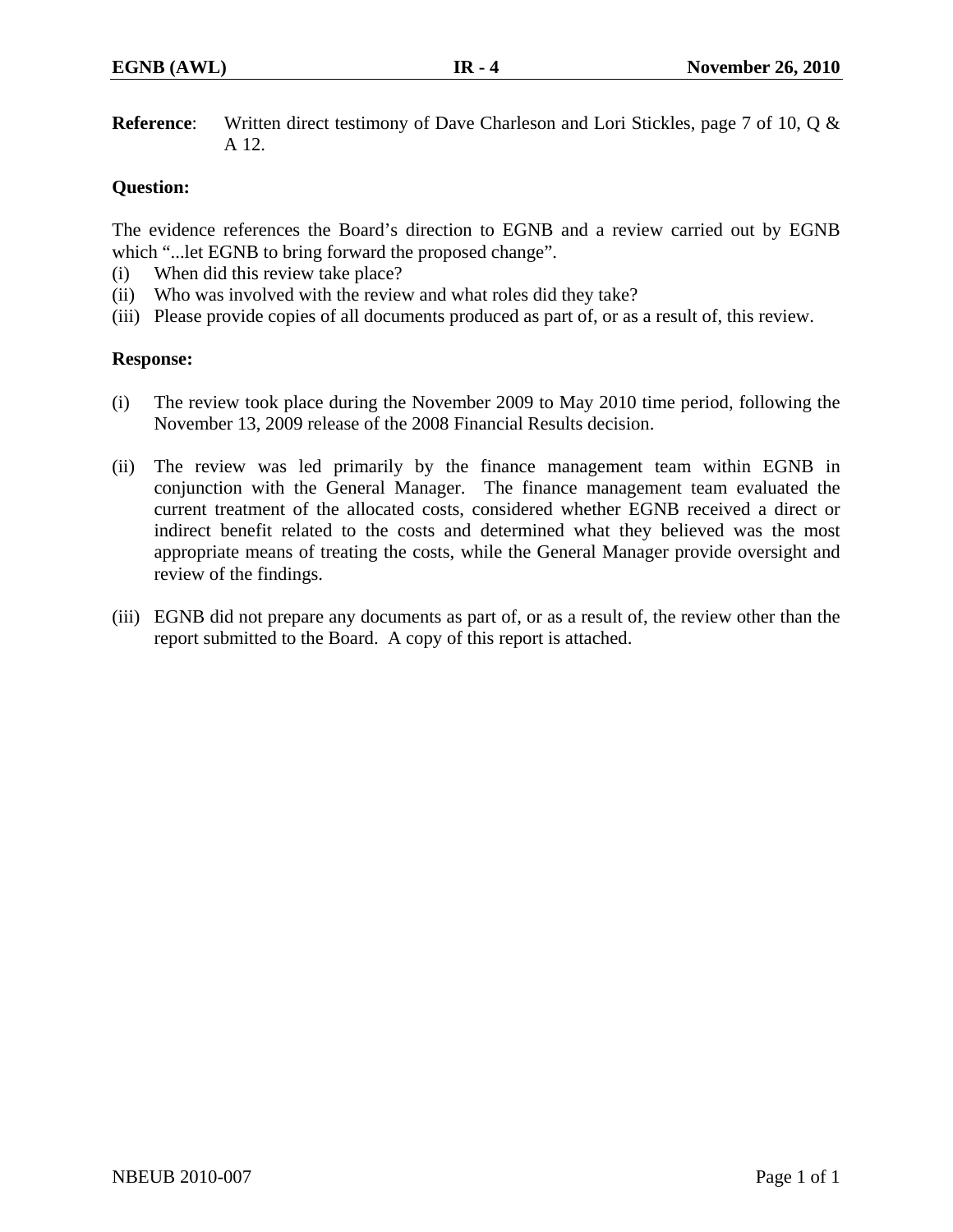**Reference**: Written direct testimony of Dave Charleson and Lori Stickles, page 7 of 10, Q & A 13.

# **Question**:

Please provide a breakdown of the \$523,016.00 increase in EGNB's 2009 revenue requirement as a result of the proposed new allocation methodology. Please provide the breakdown reflecting to the categories as identified in Enbridge Inc.'s Cost Allocation Methodology (Schedule 3 and/or 4 to the pre-filed evidence).

### **Response:**

Please see the response to AWL Interrogatory No. 6 for a breakdown of the drivers behind the \$523,016 increase in EGNB's 2009 revenue requirement.

Please see the response to Board Interrogatory No. 10 for the differences in the treatment of the allocated costs by the categories identified in the Cost Allocation Methodology. The additional corporate allocations that have been included in the 2009 Revised Financial Statements were capitalized in a manner consistent with EGNB's other Operating & Maintenance expenses in 2009.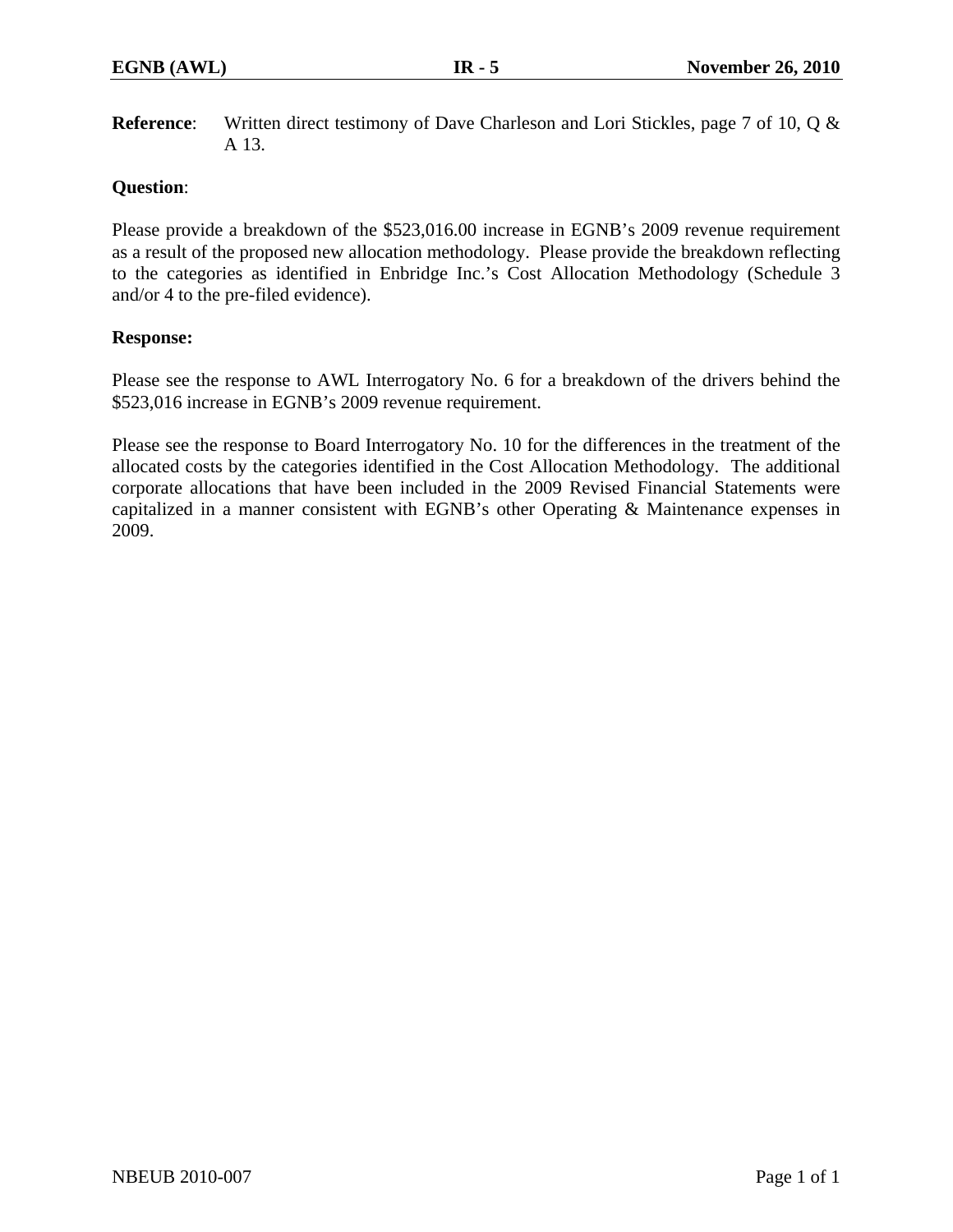**Reference**: Written direct testimony of Dave Charleson and Lori Stickles, page 7 of 10, Q & A 13.

# **Question**:

Please provide a breakdown of the \$523,016.00 increase to the Revenue Requirement by line item cost.

### **Response:**

The following table shows the items contributing to the \$523,016 increase to the Revenue Requirement, as highlighted in Exhibit A, Schedule 6, page 2 (in \$000's):

| Amortization of Property, Plant & Equipment<br>Interest on Amounts due to Associates & Affiliates | 8<br>13 |
|---------------------------------------------------------------------------------------------------|---------|
| Amortization of Deferred Development Costs                                                        | 6       |
| Return on Equity                                                                                  | 28      |
|                                                                                                   | 523     |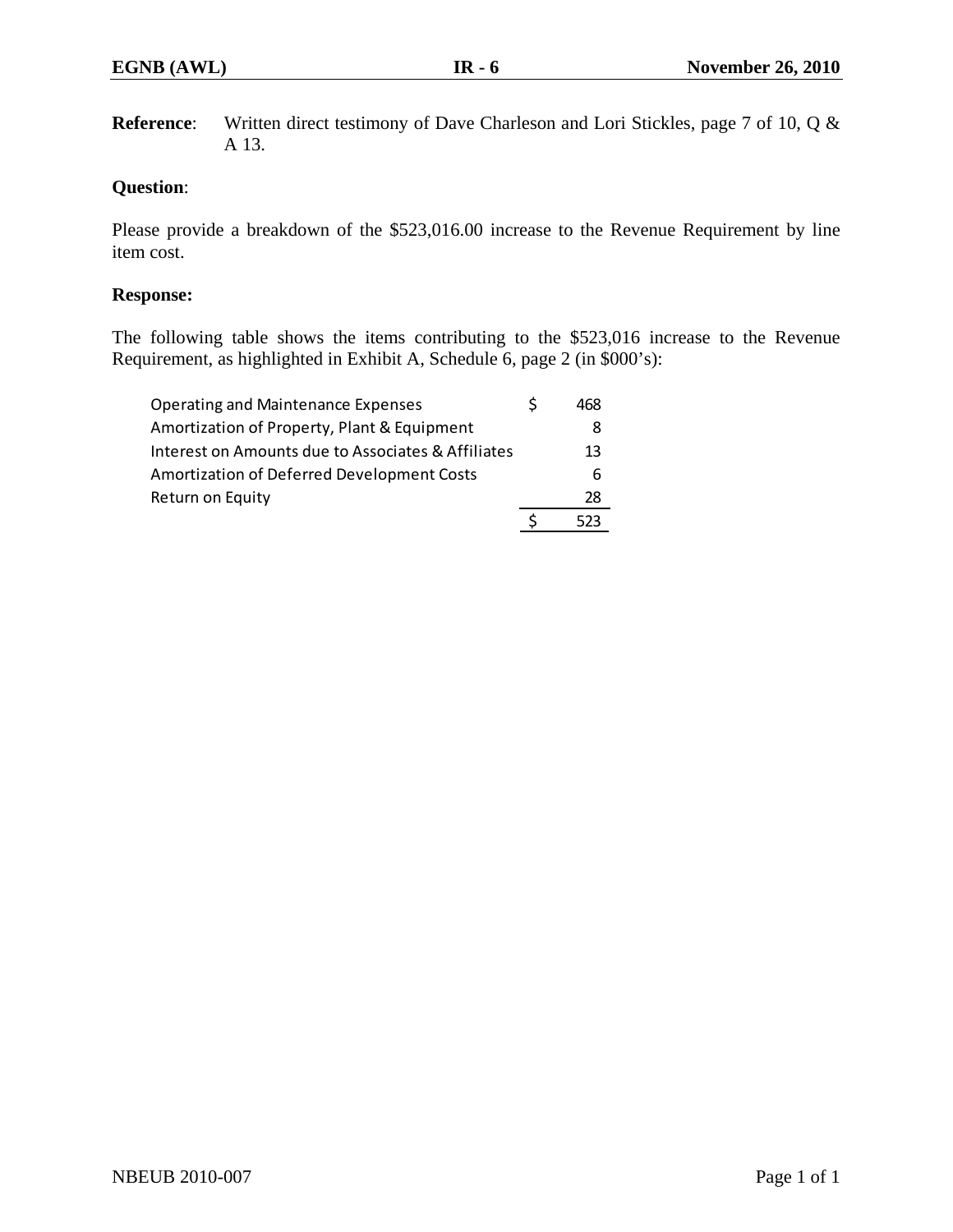**Reference**: Written direct testimony of Dave Charleson and Lori Stickles, page 7 & 8 of 10, Q & A 14.

# **Question**:

Please identify the participants in the discussion between EGNB and the EOS Manager referenced in the second paragraph of A 14.

- (i) When did this discussion take place?
- (ii) Please provide copies of any notes taken, or documents produced, as a result of this discussion.
- (iii) Did the discussion involve the consideration of any alternate adjustments? If so, what were they and why were they discarded.

### **Response:**

- (i) The discussions between EGNB and the EOS Manager would have been between Paul Hamilton, EGNB's Gas Supply Analyst and Kent Wirth, the EOS Manager. EGNB does not maintain a "call log" or notes to track the exact date of this conversation. However, EGNB agrees with Mr. Butler's statement in his report on page 15, which indicates that the relevant discussions took place during "late 2008 and early 2009".
- (ii) EGNB does not have any notes, or documents produced, as a result of the discussion.
- (iii) EGNB does not recall any alternate adjustments being discussed at the time.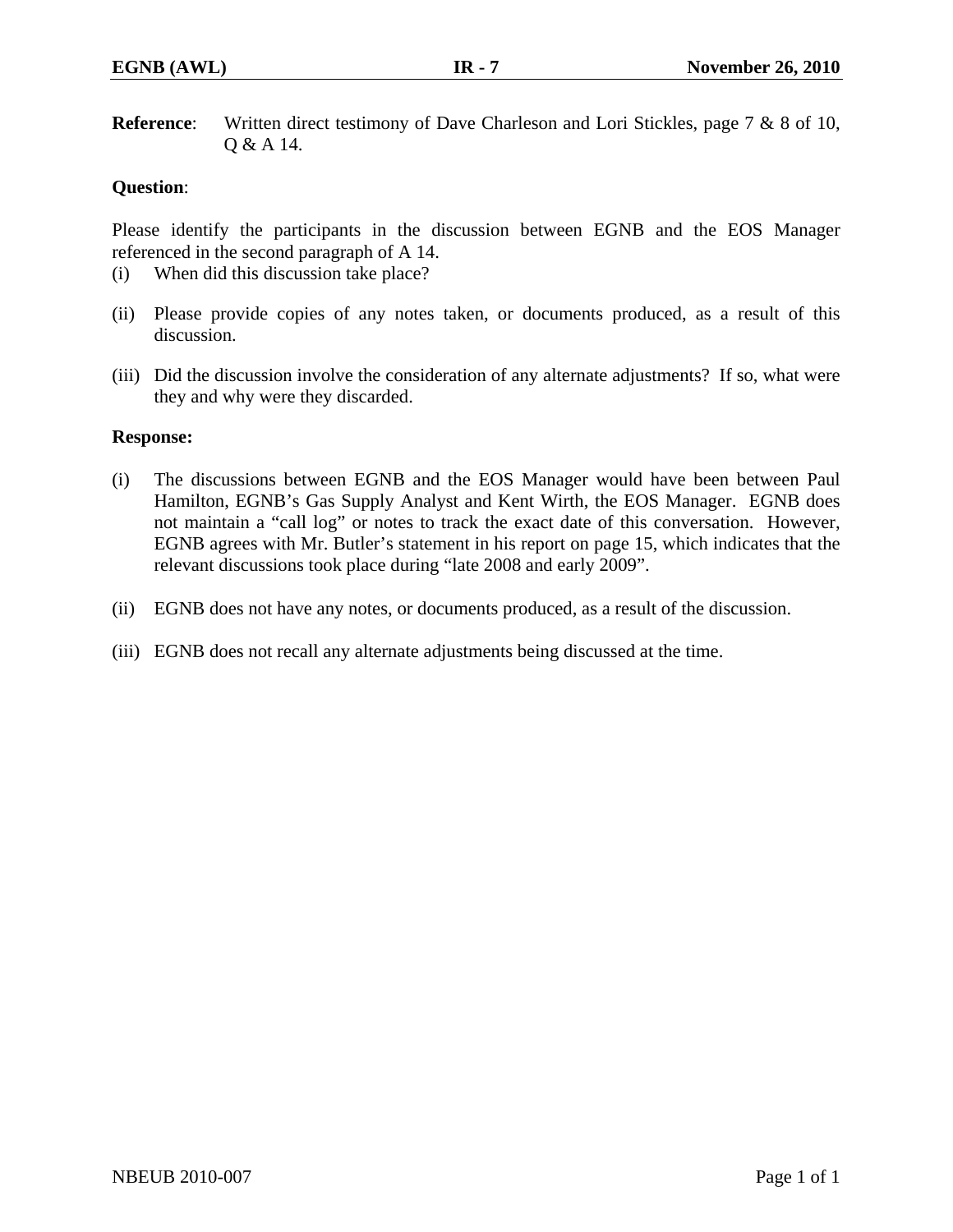**Reference**: Written direct testimony of Dave Charleson and Lori Stickles, Schedule 3 – Enbridge Cost Allocation Methodology.

# **Question:**

- (i) Has Enbridge Inc.'s cost allocation policy/methodology (or any previous version in place since 2004) been considered, followed, approved or rejected by any other Canadian regulator and, if so, provide a copy of the regulator's decision(s)
- (ii) Please confirm a representative of Enbridge Inc. will attend at the hearing of this matter to give evidence with respect to Enbridge Inc.'s costs which have been allocated to EGNB and Enbridge Inc.'s costs allocation methodology. Please provide a copy of that individual's curriculum vitae.

#### **Response:**

(i) EGNB is only aware of Enbridge Inc.'s cost allocation methodology being reviewed by the Régie in Quebec. An excerpt of the relevant portion of the associated decision is attached. EGNB notes that this decision is only available in French.

While the issue of Enbridge Inc.'s allocations has been a matter of debate in Ontario, the Ontario Energy Board has not ruled upon the methodology. The treatment of corporate costs has formed part of settlement agreements in Enbridge Gas Distribution's rate proceedings.

(ii) EGNB does not intend to have a representative of Enbridge Inc. attend the hearing to give evidence with respect to the Enbridge Inc. costs which have been allocated to EGNB and the Enbridge Inc. cost allocation methodology. EGNB's witnesses are fully familiar with these matters and do not believe it is necessary to call an Enbridge Inc. witness.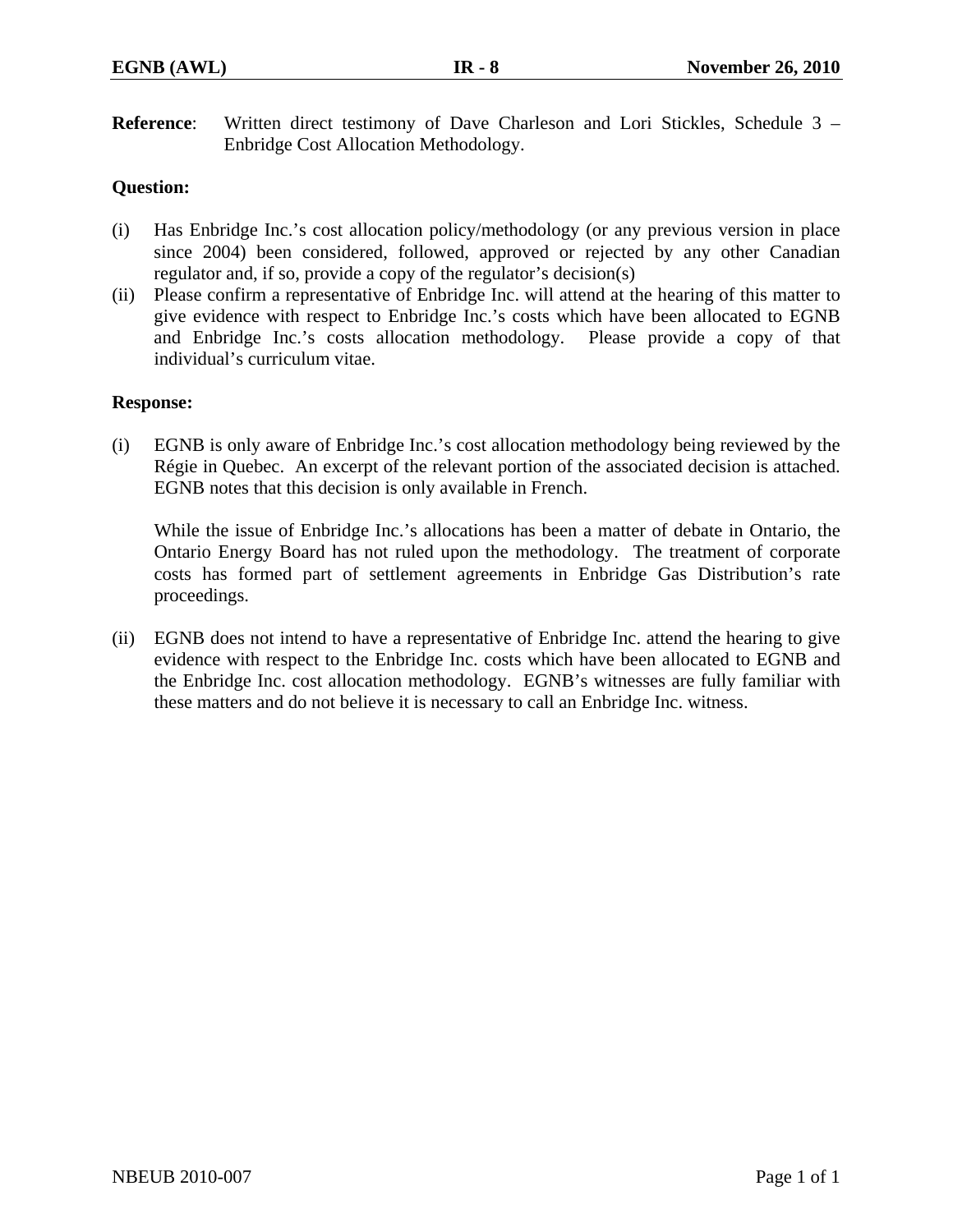**Reference:** Written direct testimony of Dave Charleson and Lori Stickles, Schedule 4 – 2009 Allocated Costs.

# **Question:**

- (i) Please provide copies of all of the invoices from Enbridge Inc. which are reflected in Schedule 4.
- (ii) Please provide all necessary documentation from Enbridge Inc. to establish that its total costs under the various categories outlined in Schedule 4 were both actually and prudently incurred.

### **Response:**

- (i) Copies of the monthly Enbridge Inc. invoices are attached.
- (ii) EGNB relies on the Cost Allocation Methodology as supporting documentation for these transactions. EGNB is provided the annual allocations from Enbridge Inc. as part of the annual budgeting process. As a result of the controls in place throughout Enbridge, it is assumed by EGNB that these costs are incurred prudently by Enbridge Inc. and are allocated fairly to EGNB based on the guiding principles established in the Corporate Allocation Methodology document.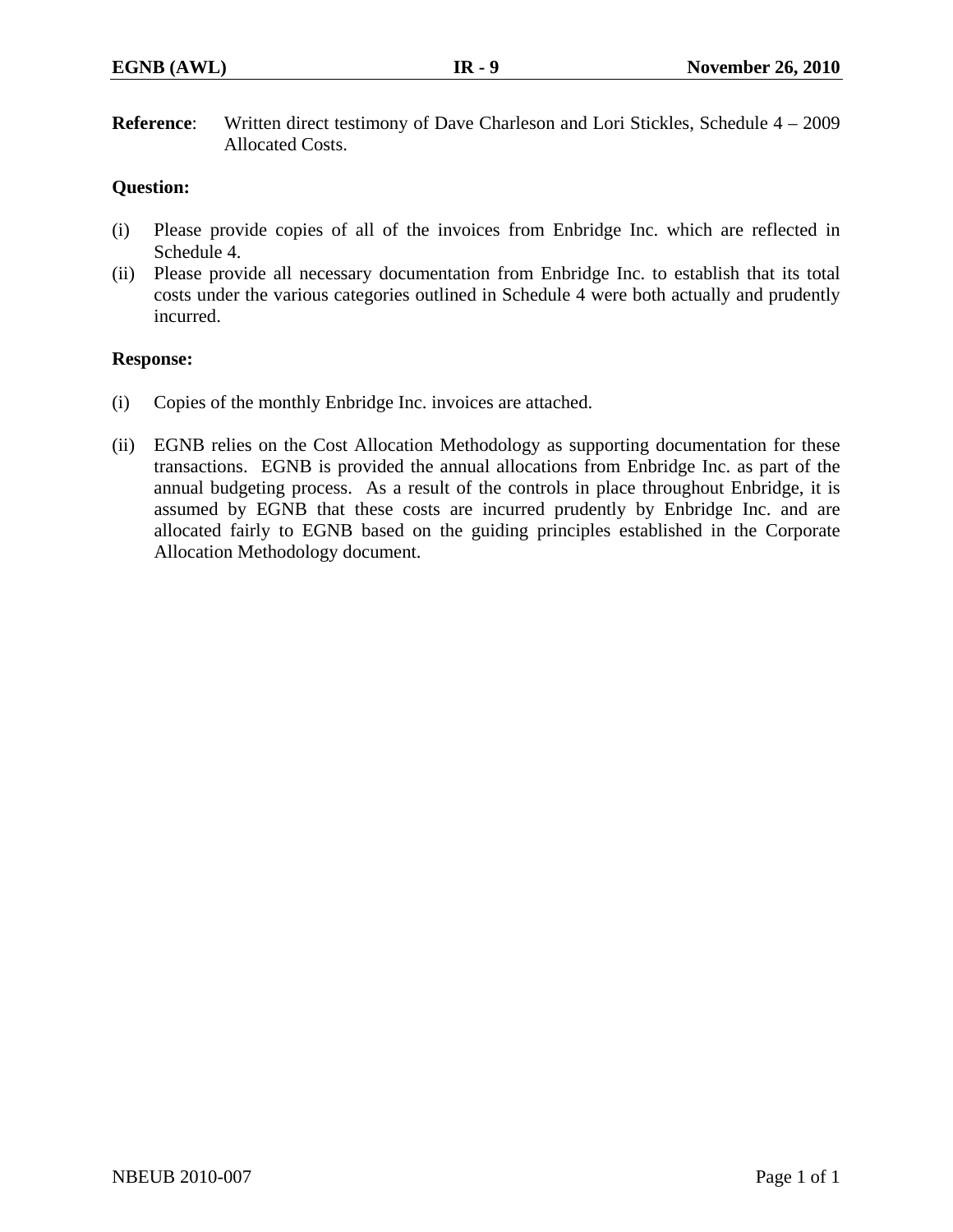**Reference:** Written direct testimony of Dave Charleson and Lori Stickles, Schedule 5 – 2009 Revised Financial Statements with Notes, page 8 of 14.

## **Question**:

Please provide a further breakdown and explanation of the various operating and maintenance expense line items identified for 2009.

#### **Response:**

The various operating and maintenance expense line items reflect the costs incurred by the different departments within EGNB. The following table provides a further breakdown of these expenses:

|                | 2009 Actual                             |                |              |            |     |                          |         |                |          |                          |        |
|----------------|-----------------------------------------|----------------|--------------|------------|-----|--------------------------|---------|----------------|----------|--------------------------|--------|
| Line           |                                         | Corp.          | Corp         |            |     | Regulatory               | Sales & | Distribution & | Customer | Human                    |        |
| No.            |                                         | Mgmt           | Admin        | Fin Rpting | IT  | & Upstream Marketing     |         | Maintenance    | Care     | <b>Resources</b>         | Total  |
|                |                                         |                |              |            |     |                          |         |                |          |                          |        |
| $\mathbf{1}$   | Labour & Benefits                       | 831            | ٠            | 503        | 360 | ٠                        | 1,444   | 3,279          | 525      | 1,711                    | 8,653  |
| 2              | Admin/Office Expenses                   | 11             | 75           | 0          | 0   | 3                        | 19      | 75             | 67       | $\overline{\phantom{a}}$ | 250    |
| 3              | <b>Computer and Telecom Services</b>    | 10             | $\mathbf{1}$ | 8          | 143 |                          | 57      | 100            | 39       | $\sim$                   | 359    |
| 4              | <b>Professional Consulting</b>          | 164            | ٠            | 135        | (7) | 417                      | 119     | 797            | 657      | 42                       | 2,324  |
| 5              | Travel and Training                     | 25             | ٠            | 6          | 2   | 2                        | 119     | 65             | 19       | $\mathbf{1}$             | 238    |
| 6              | Advertising & Promotions                | 15             | ÷.           | 3          |     | $\overline{\phantom{a}}$ | 901     | $\overline{7}$ |          | $\sim$                   | 927    |
| $\overline{7}$ | Incentives                              |                |              |            |     | $\overline{\phantom{a}}$ | 4,201   |                |          | $\overline{\phantom{a}}$ | 4,201  |
| 8              | Tools and Safety                        |                |              |            |     | ٠                        | 13      | 101            | 4        | $\sim$                   | 118    |
| 9              | Fleet                                   |                |              |            |     |                          |         | 585            | 31       | ÷.                       | 616    |
| 10             | <b>Facilities</b>                       |                |              |            |     |                          | ٠       | 657            |          | ٠                        | 657    |
| 11             | Insurance                               | $\overline{a}$ | 222          |            |     |                          | ÷.      | ٠              |          | ÷.                       | 222    |
| 12             | <b>NBEUB Assessments</b>                |                |              | ٠          |     | 887                      |         |                |          | ٠                        | 887    |
| 13             | <b>Corporate Allocations</b>            | 197            | 1,202        | 120        | 444 | 63                       |         | 154            | ÷.       | 426                      | 2,606  |
| 14             | Gas transportation & related activities |                |              |            |     |                          |         |                |          |                          | 1,141  |
| 15             | Total O&M prior to capitalization       | 1,254          | 1,499        | 774        | 943 | 1,372                    | 6,872   | 5,821          | 1,342    | 2,179                    | 23,197 |
|                | Capitalized to:                         |                |              |            |     |                          |         |                |          |                          |        |
| 16             | Property, plant & equipment             | 283            | 77           | 176        | 281 | 233                      |         | 4,766          | 30       | 475                      | 6,322  |
| 17             | Development O&M capitalized costs       | 725            | 298          | 444        | 567 | 548                      | 6,872   | 804            | 77       | 1,486                    | 11,821 |
| 18             | <b>Total capitalized</b>                | 1,008          | 375          | 619        | 848 | 781                      | 6,872   | 5,570          | 107      | 1,961                    | 18,143 |
| 19             | <b>Total</b>                            | 247            | 1,124        | 155        | 94  | 591                      | (0)     | 251            | 1,235    | 218                      | 5,054  |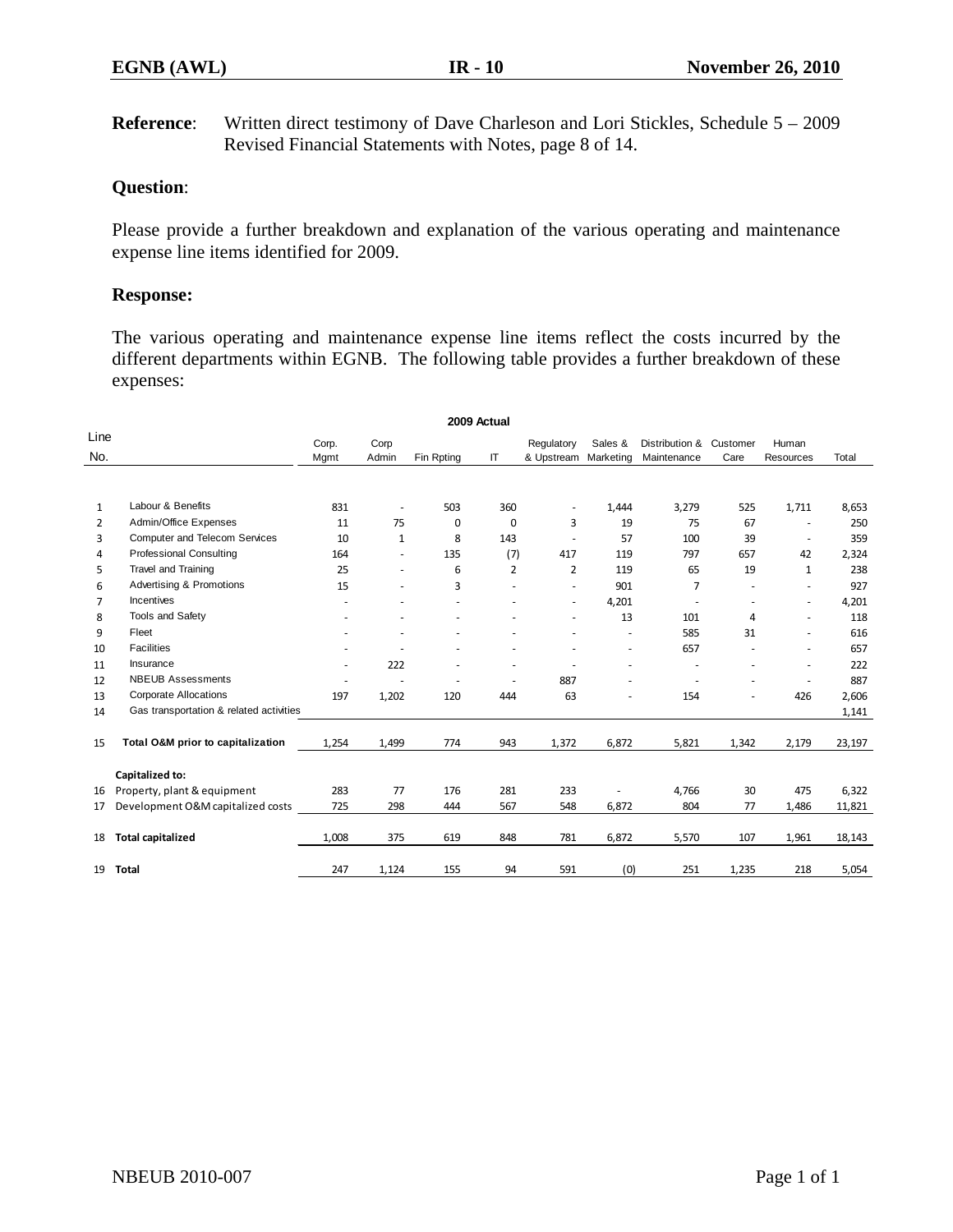**Reference**: Written direct testimony of Dave Charleson and Lori Stickles, Schedule 7 – Budget, page 8 of 12.

#### **Question**:

Please provide a further breakdown and explanation of the various operating and maintenance expense line items identified for 2011.

#### **Response:**

The various operating and maintenance expense line items reflect the costs incurred by the different departments within EGNB. The following table provides a further breakdown of these expenses:

|                | 2011 Budget                             |       |                          |            |              |                          |           |                          |       |                          |        |
|----------------|-----------------------------------------|-------|--------------------------|------------|--------------|--------------------------|-----------|--------------------------|-------|--------------------------|--------|
| Line           |                                         | Corp. | Corp                     |            |              | Regulatory &             | Sales &   | Distribution & Customer  |       | Human                    |        |
| No.            |                                         | Mgmt  | Admin                    | Fin Rpting | IT           | Upstream                 | Marketing | Maintenance              | Care  | Resources                | Total  |
|                |                                         |       |                          |            |              |                          |           |                          |       |                          |        |
| $\mathbf{1}$   | Labour & Benefits                       | 809   | $\overline{a}$           | 575        | 358          | $\overline{\phantom{a}}$ | 1,623     | 3,428                    | 497   | 1,884                    | 9,173  |
| $\overline{2}$ | Admin/Office Expenses                   | 40    | 84                       | 0          | $\mathbf{1}$ | 10                       | 27        | 117                      | 121   |                          | 400    |
| 3              | <b>Computer and Telecom Services</b>    | 3     | ۰                        | 2          | 268          |                          | 23        | 78                       | 3     |                          | 376    |
| 4              | <b>Professional Consulting</b>          | 130   | ٠                        | 154        |              | 355                      | 105       | 871                      | 672   | 20                       | 2,308  |
| 5              | Travel and Training                     | 21    | ÷,                       | 5          | 5            | $\overline{4}$           | 128       | 80                       | 6     | 40                       | 288    |
| 6              | Advertising and Promotions              | 25    | ÷,                       | 3          |              | ٠                        | 1,151     | 6                        |       |                          | 1,186  |
| $\overline{7}$ | Incentives                              |       | ۰                        |            |              | ٠                        | 5,166     | $\overline{\phantom{a}}$ |       | $\overline{\phantom{a}}$ | 5,166  |
| 8              | Tools & Safety                          |       | -                        |            |              | ٠                        | 23        | 97                       | 4     | $\overline{\phantom{a}}$ | 123    |
| 9              | Fleet                                   |       | ÷,                       |            |              |                          | ۰         | 604                      | 40    |                          | 643    |
| 10             | <b>Facilities</b>                       |       | ۰                        |            |              |                          | ٠         | 720                      |       |                          | 720    |
| 11             | Insurance                               |       | 360                      |            |              |                          | ÷,        |                          |       |                          | 360    |
| 12             | <b>NBEUB Assessments</b>                |       | $\overline{\phantom{0}}$ |            | ٠            | 1,100                    | ٠         |                          |       | $\overline{a}$           | 1,100  |
| 13             | <b>Corporate Allocations</b>            | 230   | 1,314                    | 87         | 370          | 104                      | ۰         | 132                      | 33    | 529                      | 2,798  |
| 14             | Gas transportation & related activities |       |                          |            |              |                          |           |                          |       |                          | 1,170  |
| 15             | Total O&M prior to capitalization       | 1,258 | 1,757                    | 826        | 1,001        | 1,573                    | 8,246     | 6,133                    | 1,374 | 2,472                    | 25,810 |
|                | Capitalized to:                         |       |                          |            |              |                          |           |                          |       |                          |        |
| 16             | Property, plant & equipment             | 216   | 304                      | 145        | 142          | 252                      |           | 2,726                    | 6     | 381                      | 4,172  |
| 17             | Development O&M capitalized costs       | 597   | 838                      | 398        | 396          | 694                      | 7,303     | 441                      | 17    | 1,057                    | 11,741 |
| 18             | <b>Total capitalized</b>                | 814   | 1,142                    | 542        | 538          | 945                      | 7,303     | 3,167                    | 23    | 1,437                    | 15,913 |
| 19             | <b>Total</b>                            | 444   | 615                      | 283        | 463          | 627                      | 942       | 2,966                    | 1,351 | 1,035                    | 9,897  |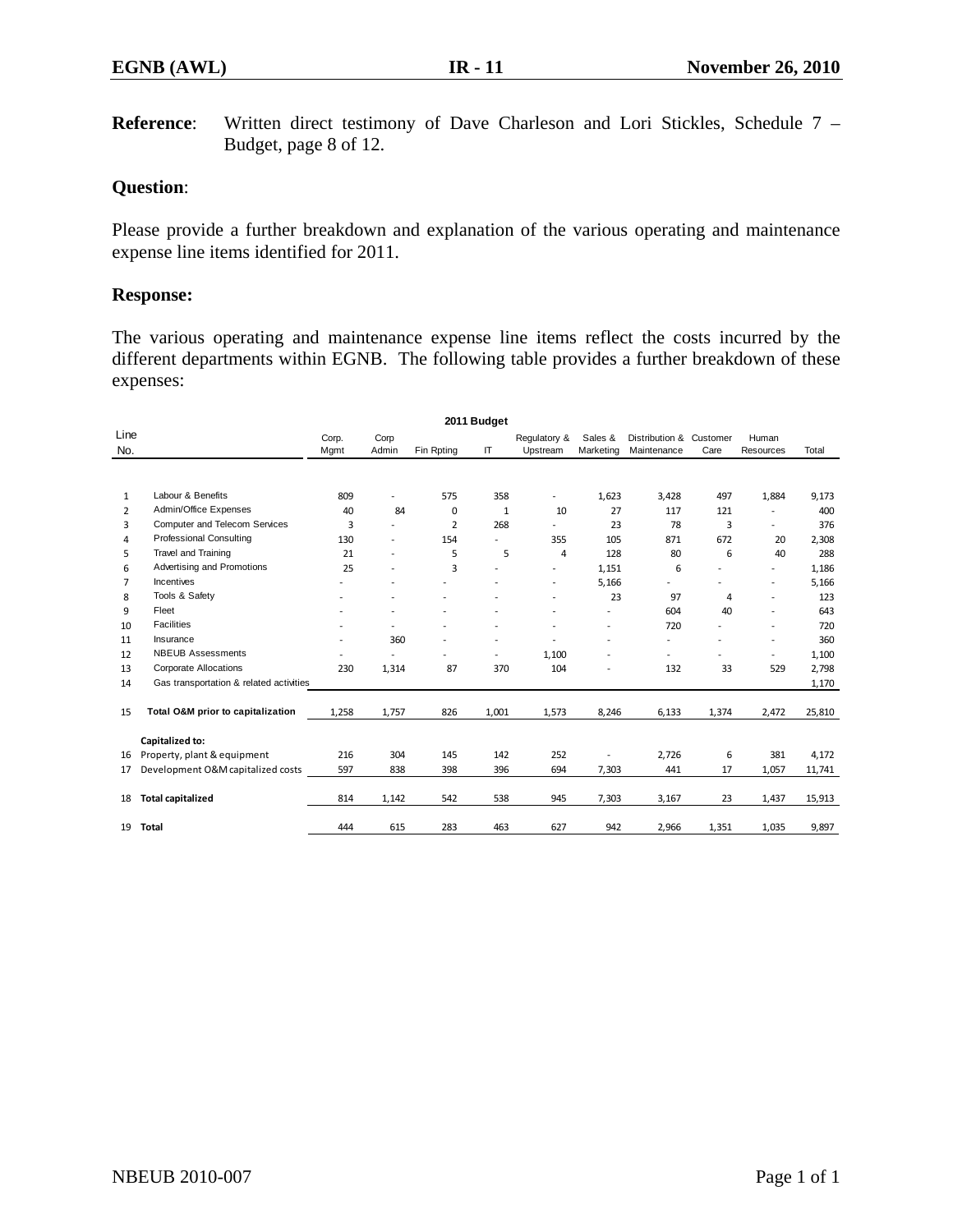**Reference:** Written direct testimony of Dave Charleson and Lori Stickles, Schedule 8 – 2011 Budget Explanations, page 2 of 19.

# **Question:**

Please prepare a column which shows the variance of the 2011 budget numbers to the 2010 actual numbers.

#### **Response:**

The following table provides the requested variance:

|                | Table 1<br>Revenue                           |    |           |    |               |         |                    |
|----------------|----------------------------------------------|----|-----------|----|---------------|---------|--------------------|
|                |                                              |    | 2010      |    |               |         | Variance           |
| Line           |                                              |    | Actuals   |    | 2011          | to 2010 |                    |
| No.            | (in thousands of dollars)                    |    | (YTD Oct) |    | <b>Budget</b> |         | <b>YTD Actuals</b> |
| 1              | <b>Operating Revenue</b>                     |    |           |    |               |         |                    |
| 2              | <b>Gas Distribution</b>                      | \$ | 40,024    | \$ | 54,218        | \$      | 14,194             |
| 3              | Miscellaneous                                |    | 328       |    | 137           |         | (191)              |
| 4              | Income from Investments                      |    |           |    |               |         |                    |
| 5              | Allowance for Funds Used During Construction |    | 78        |    | 13            |         | (65)               |
| 6              |                                              |    | 40,430    |    | 54,368        |         | 13,938             |
| $\overline{7}$ | <b>Installation Services</b>                 |    |           |    |               |         |                    |
| 8              | Revenue                                      |    | 6,835     |    | 4,478         |         | (2,356)            |
| 9              | Cost of Goods Sold                           |    | (5,722)   |    | (3, 562)      |         | 2,160              |
| 10             |                                              |    | 1,113     |    | 916           |         | (196)              |
| 11             | Total Revenue                                |    | 41,543    |    | 55,284        |         | 13,741             |

EGNB notes that 2010 Actuals only reflect year to date actual results to the end of October 2010, the most recent month of actual information available.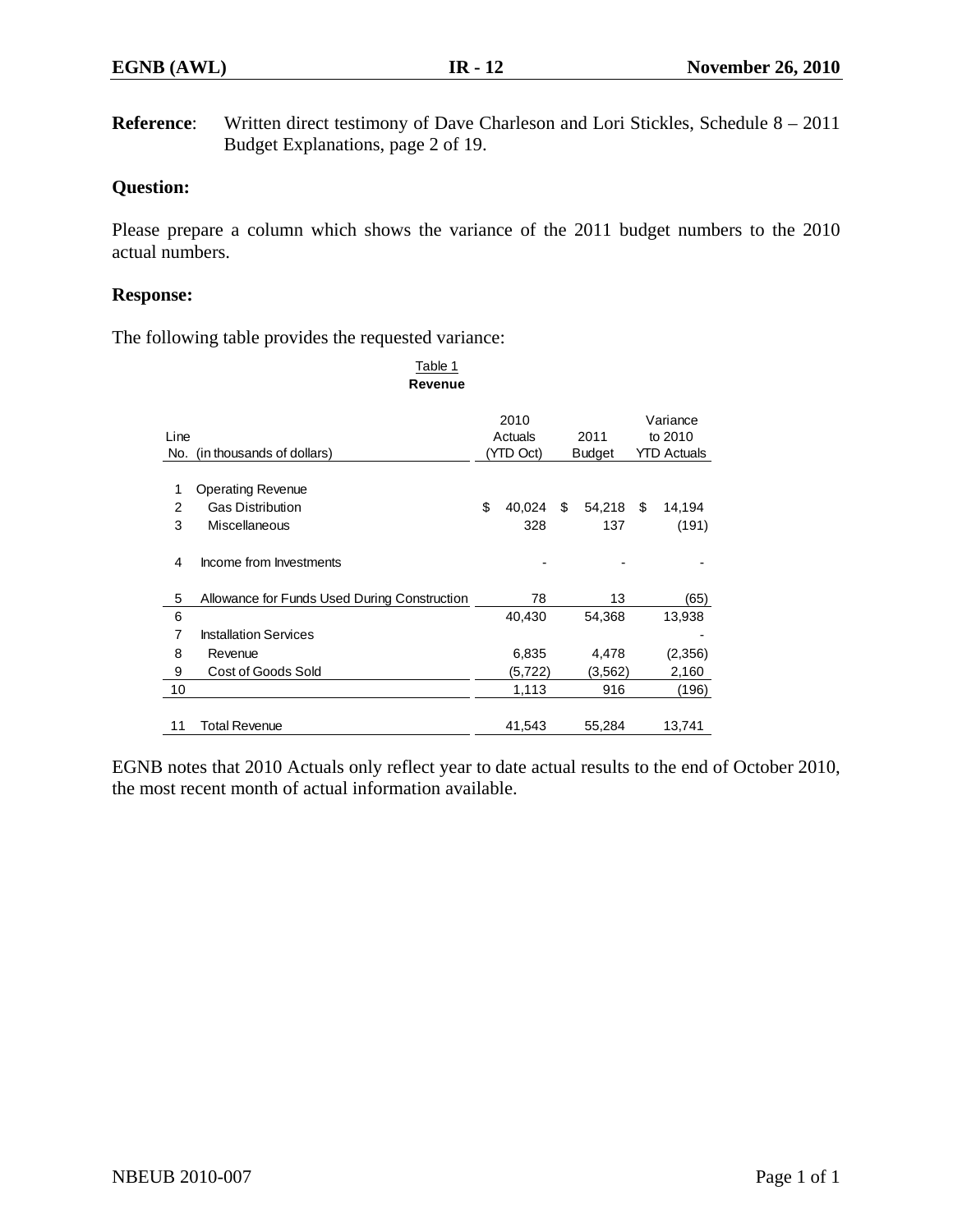**Reference**: Written direct testimony of Dave Charleson and Lori Stickles, Schedule 8 – Budget, page 6 of 19.

## **Question**:

Please prepare a column which shows the variance of the 2011 budget numbers to the 2010 actual numbers.

#### **Response:**

The following table provides the requested variance:

| Line           |                                         | 2010 YTD |        | 2011 |               | Variance to<br>2010 YTD |          |
|----------------|-----------------------------------------|----------|--------|------|---------------|-------------------------|----------|
| No.            |                                         |          | Actual |      | <b>Budget</b> |                         |          |
|                |                                         |          |        |      |               |                         |          |
| $\mathbf{1}$   | Labour & Benefits                       | \$       | 7,214  | Ś.   | 9,173         | Ś.                      | 1,959    |
| $\overline{2}$ | Admin/Office Expenses                   |          | 244    |      | 400           |                         | 155      |
| 3              | <b>Computer &amp; Telecom Services</b>  |          | 250    |      | 376           |                         | 126      |
| 4              | <b>Professional Consulting</b>          |          | 2,198  |      | 2,308         |                         | 110      |
| 5              | Travel and Training                     |          | 184    |      | 288           |                         | 104      |
| 6              | Advertising & Promotions                |          | 1,078  |      | 1,186         |                         | 108      |
| $\overline{7}$ | Incentives                              |          | 3,096  |      | 5,166         |                         | 2,070    |
| 8              | Tools & Safety                          |          | 97     |      | 123           |                         | 26       |
| 9              | Fleet                                   |          | 516    |      | 643           |                         | 128      |
| 10             | <b>Facilities</b>                       |          | 567    |      | 720           |                         | 153      |
| 11             | Insurance                               |          | 211    |      | 360           |                         | 149      |
| 12             | <b>NBEUB Assessments</b>                |          | 1,004  |      | 1,100         |                         | 96       |
| 13             | <b>Corporate Allocations</b>            |          | 2,301  |      | 2,798         |                         | 497      |
| 14             | Gas transportation & related activities |          | 1,141  |      | 1,170         |                         | 29       |
|                |                                         |          |        |      |               |                         |          |
| 15             | Total O&M prior to capitalization       |          | 20,100 |      | 25,810        |                         | 5,711    |
|                | Capitalized to:                         |          |        |      |               |                         |          |
| 16             | Property, plant & equipment             |          | 5,496  |      | 4,172         |                         | (1, 324) |
| 17             | Development O&M capitalized costs       |          | 11,413 |      | 11,741        |                         | 328      |
| 18             | <b>Total capitalized</b>                |          | 16,909 |      | 15,913        |                         | (996)    |
| 19             | <b>Total</b>                            | \$       | 3,191  | \$   | 9,897         | \$                      | 6,706    |
|                |                                         |          |        |      |               |                         |          |

EGNB notes that 2010 Actuals only reflect year to date actual results to the end of October 2010, the most recent month of actual information available.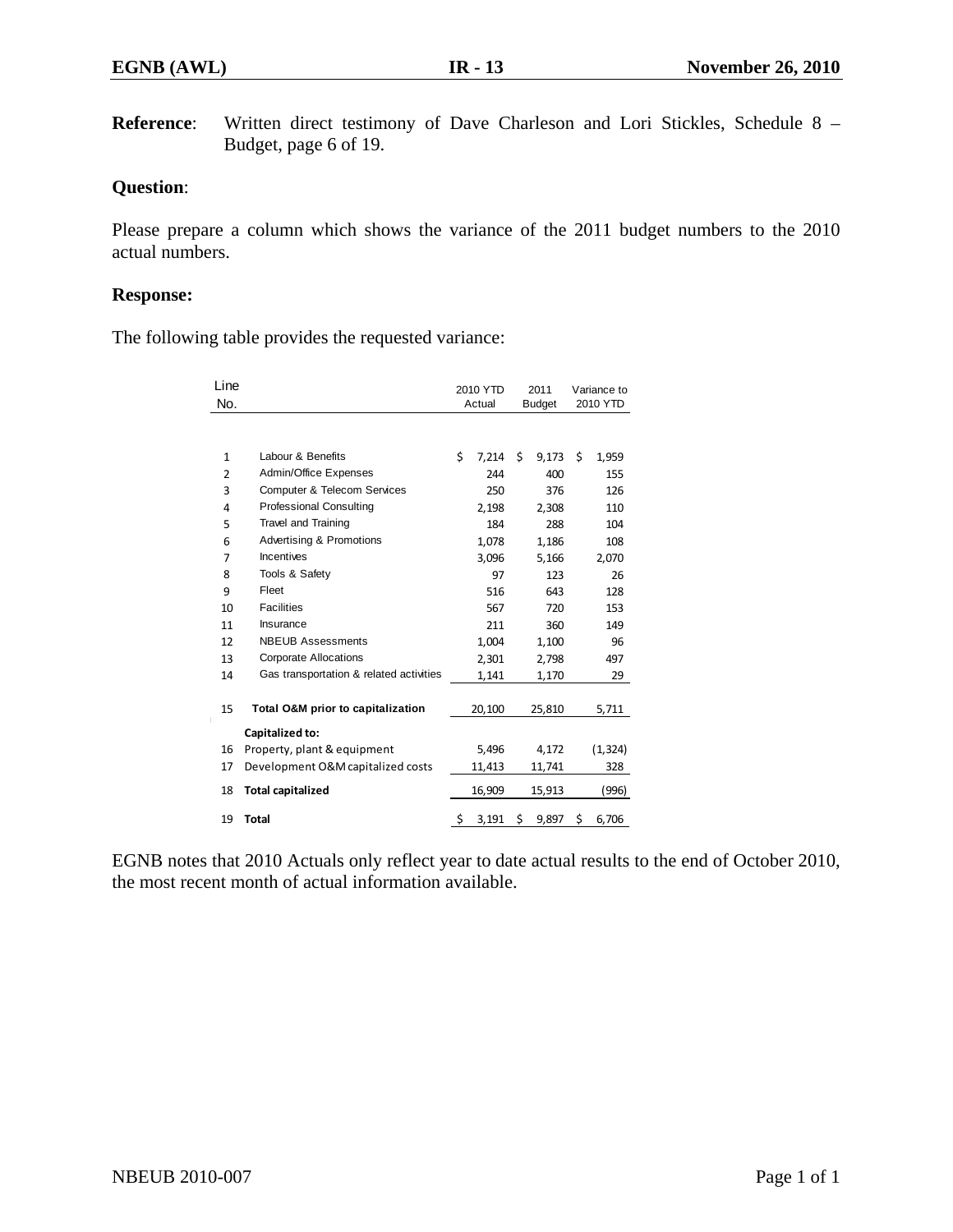**Reference**: Written direct testimony of Dave Charleson and Lori Stickles, Schedule 8 – Budget, page 7 of 19.

# **Question**:

- (i) Please provide additional details and invoices issued by consultants supporting marketing and regulatory activities as referenced under the bullet "Professional Consulting".
- (ii) Please provide the details of EGNB's head office rent expenses for 2009 including rent and common area expenses, or additional rent paid, as well as the term of the lease.

### **Response:**

(i) Total marketing consulting expenses were \$107 thousand in 2009. These charges arose primarily from research and market data services (\$85K) provided primarily by Bristol Communications, media monitoring services (\$12K) provided primarily by Bristol Communications, Hubspot Monitoring and Radian6 and customer satisfaction surveys and associated reports (\$8K) provided primarily by Bristol Communications and Lexitech.

Total regulatory professional consulting expenses were \$77 thousand in 2009. These charges arose primarily from services provided by MJ Ervin & Associates (\$15K) and Black & Veatch (\$56K). Additional services were provided by Lexitech and PriceWaterhouseCoopers for the remaining costs.

EGNB does not believe it is appropriate to provide copies of the invoices it has received for the services provided by its consultants as these invoices will show hourly rates or specific fees charged by the consultants which EGNB considers to be competitive information for the consultants.

(ii) EGNB's head office rent expenses for 2009 were \$378,437. This was comprised of \$260,912 for office space, \$115,680 for warehouse space and \$1,845 for the repayment of a leasehold improvement. There were no charges for common area expenses.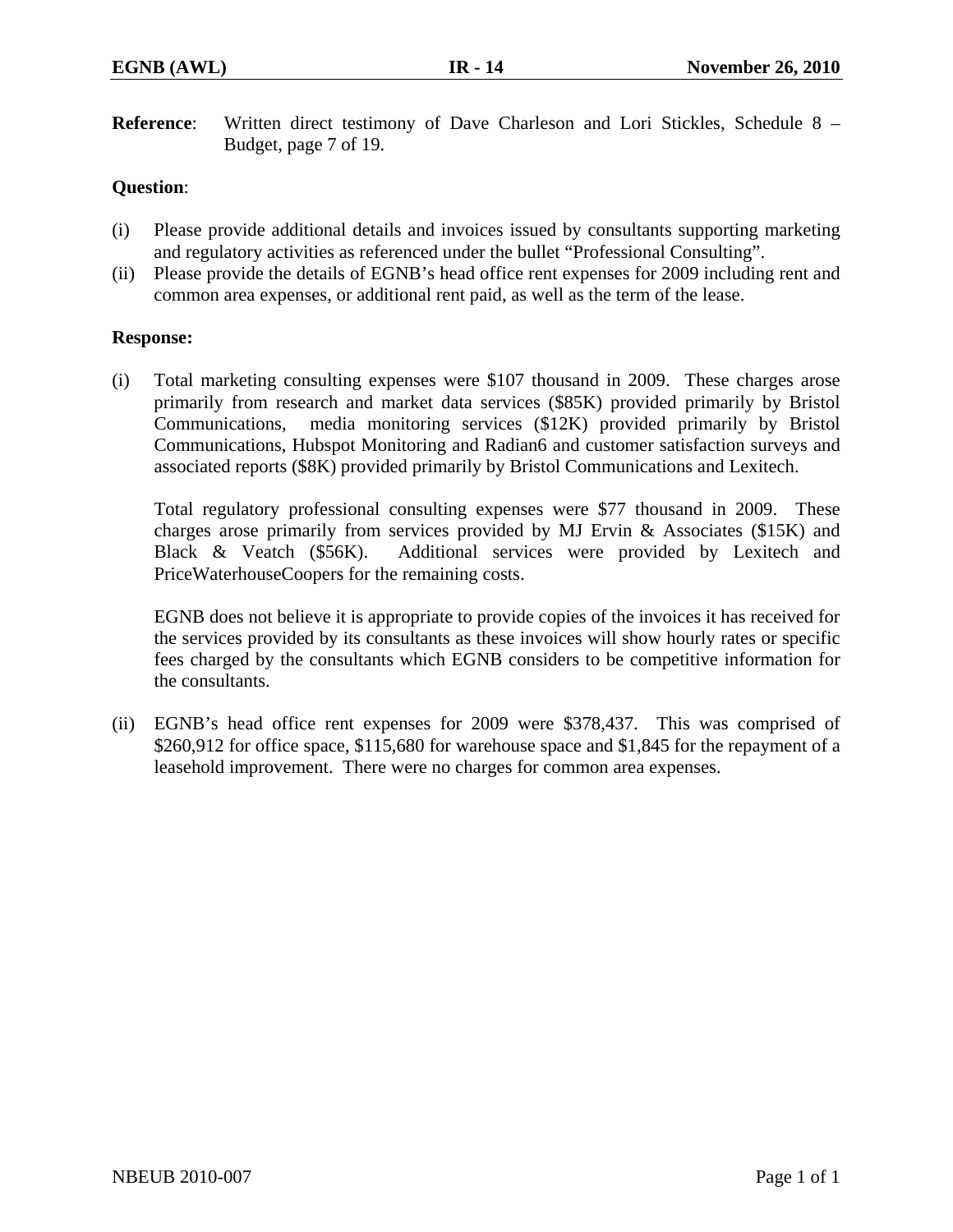**Reference**: Written direct testimony of Dave Charleson and Lori Stickles, Schedule 8 – Budget, page 16 of 19.

## **Question**:

Please provide a further breakdown of the "planned strategic project" in the first paragraph under 2011 Budget vs. 2010 Budget, including a description of the project and a breakdown on how the \$2.7 million dollars was calculated.

## **Response:**

The strategic project referenced above is a planned expansion to the Village of Dorchester. The project consists of approximately 15 kms of NPS 4" steel main, which would interconnect with the Sackville distribution system. The estimated cost to construct the pipeline and associated appurtenances is approximately \$3 million. This includes approximately \$2.2 million in construction labour, approximately \$370,000 in pipe materials and \$150,000 in municipal, regulatory, environmental and legal costs. A ten percent contingency of \$270,000 has also been included. The project also assumes the one large customer that is driving the expansion will be contributing approximately \$350,000 to aid in the cost of construction, bringing the total to \$2.7 million.

A further description of this project can be found in EGNB's response to Board Interrogatory No.  $15(2(j))$ .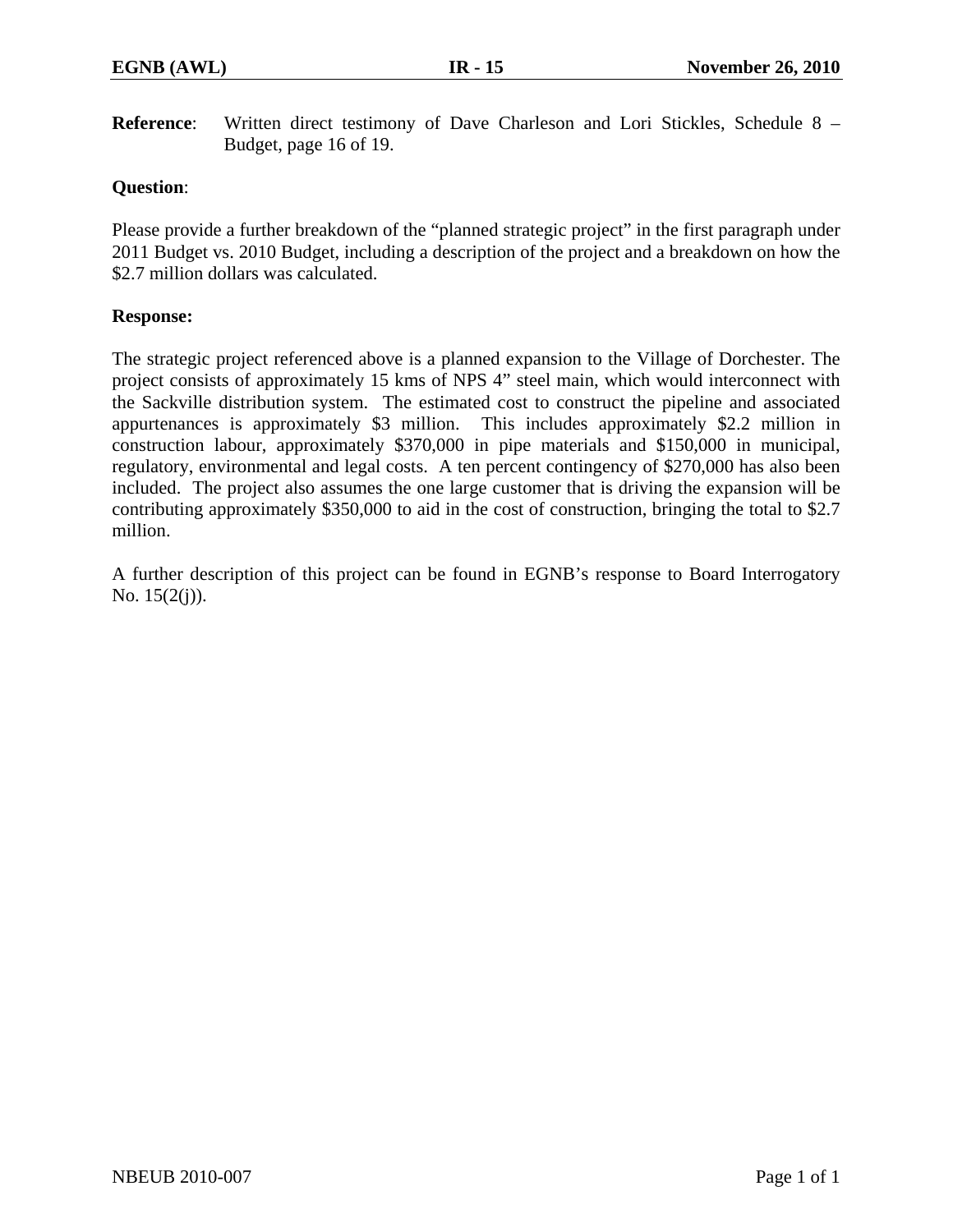**Reference:** Written direct testimony of Dave Charleson and Lori Stickles, Schedule 9 – 2011 Budget Assumptions, page 1 of 7.

# **Question**:

Please provide copies of the detailed reviews conducted with respect to the requirements for, computer hardware, computer software, tools and work equipment, office furniture and equipment, transportation equipment and leasehold improvements.

### **Response:**

Computer hardware, computer software, tools and work equipment, office furniture and equipment, transportation equipment and leasehold improvements needs are being monitored on an on-going basis by the managers responsible for these areas.

The following outlines EGNB's replacement guidelines:

- Computer Hardware primarily based on a four year replacement cycle (in line with the four year EGD warranty standard on most computer equipment). Budgeted full time employee counts from Human Resources are also taken into consideration.
- Computer Software budgeted as an on-going annual cost. Budgeted full time employee counts from Human Resources, as well as direction from the IT Steering Committee, are also taken into consideration.
- Tools and Work Equipment EGNB has a tool replacement program in place.
- Office Furniture and Equipment EGNB has a deskchair replacement program in place. As well, on an annual basis department managers identify furniture, equipment, etc. requirements within their group that are considered for replacement.
- Transportation Equipment EGNB has a vehicle replacement program in place.
- Leasehold Improvements on an annual basis department managers identify any leasehold improvements within their department and these are taken into consideration when compiling the overall budget for the year.

Please see the attached budget models that provide the requested details:

- IT 2011 Capital Budget model
- General Plant 2011 Capital Budget model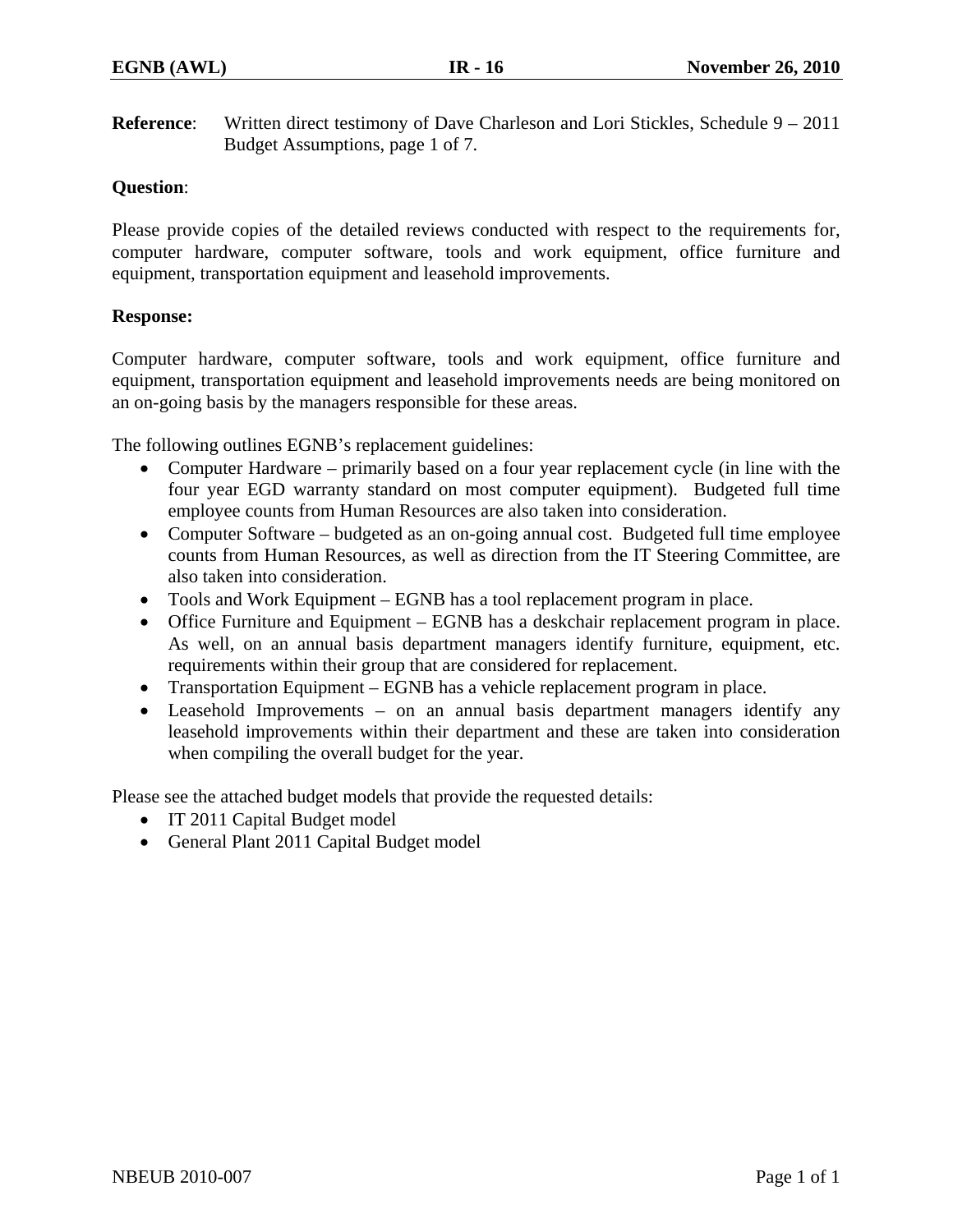**Reference:** Written direct testimony of Dave Charleson and Lori Stickles, Schedule 9 – 2011 Budget Assumptions, page 1 of 7.

# **Question**:

Please provide a copy or show the calculations which support the distribution mains budget item including the calculation of the anticipated new mains to support attachments not on main and the details of the forecasts costs of same and the details of the allowances for mains relocations, sewer conflict resolution and the "strategic project".

### **Response:**

The \$6.6 million distribution mains budget item is comprised of amounts for the installation of mains (\$2.4 million), resolution of sewer conflicts (\$0.2 million), mains relocations (\$0.5 million) and special projects (\$3.5 million). For budgeting purposes, EGNB uses an average estimated cost by main size including appurtenances (i.e. rock excavation, property restoration, etc.) based on average historical cost data, by municipality to develop its mains budget. These average costs are then adjusted by the contractually agreed upon annual pricing changes, if any. The following table summarizes the mains component of the distribution mains budget item:

| <b>Municipality</b> | <b>Pipe Size</b> | Length | Cost \$/m | Cost        |
|---------------------|------------------|--------|-----------|-------------|
| Fredericton         | 2"               | 3,300  | 84.88     | \$280,112   |
|                     | 4"               | 1,694  | 134.29    | \$227,490   |
| Oromocto            | 2"               | 176    | 85.00     | \$14,960    |
|                     | 4"               |        | 134.00    | \$0         |
| Moncton             | $2^{\circ}$      | 6,204  | 81.00     | \$502,524   |
|                     | 4"               |        | 112.00    | \$0         |
| Dieppe              | 2"               | 1,342  | 81.00     | \$108,702   |
|                     | 4"               | 308    | 112.00    | \$34,496    |
| Riverview           | 2"               | 1,518  | 81.00     | \$122,958   |
|                     | 4"               | 682    | 112.00    | \$76,384    |
| Saint John          | 2"               | 2,354  | 309.00    | \$727,386   |
|                     | 4"               | 770    | 356.00    | \$274,120   |
| St. George          | 2"               |        | 105.00    | \$0         |
|                     | 4"               |        | 203.00    | \$0         |
| St. Stephen         | 2"               |        | 105.00    | \$0         |
|                     | 4"               |        | 203.00    | \$0         |
| Sackville           | 2"               | 352    | 85.00     | \$29,920    |
|                     | 4"               | 220    | 134.00    | \$29,480    |
| <b>Total</b>        |                  | 18,920 |           | \$2,428,531 |

The budgeted sewer conflict resolution cost below reflects the anticipated cost to locate sewer infrastructure encountered during the construction process. This infrastructure is municipally owned sewer laterals which have not been, or cannot be, located by the municipality for various reasons but are deemed by EGNB staff to be at a higher risk of damage during the construction process. The following table summarizes the development of the budgeted costs for sewer conflict resolution.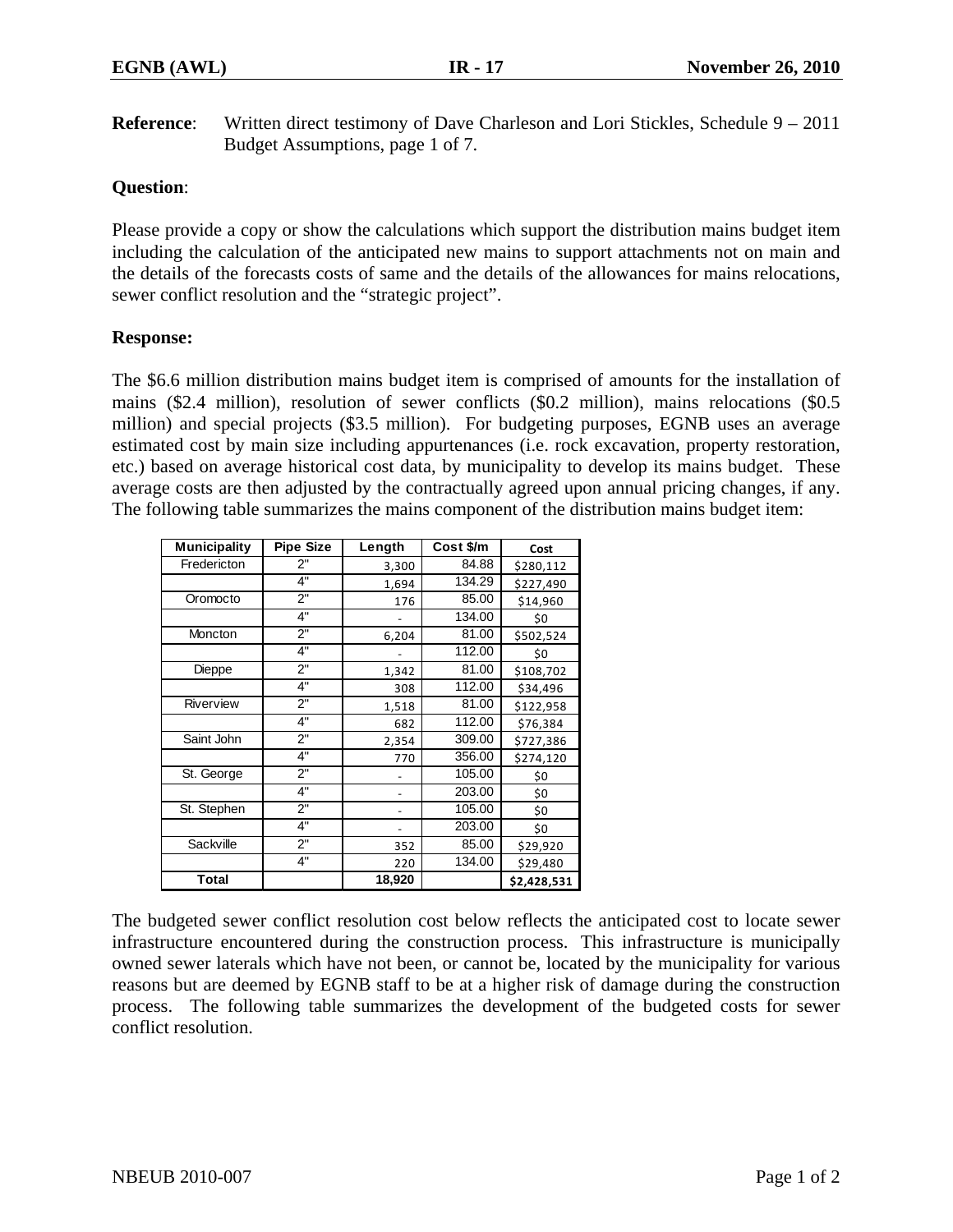| <b>Municipality</b>   | Proposed<br>New Main | Number of<br>Customers<br>(assuming<br>15.2 <sub>m</sub><br>Frontage) | <b>Estimated</b><br>% Sewer<br>Locate<br>Required | Number of<br>Sewer<br>locates<br>Required | Sewer locate<br>cost @ est.<br>\$450 |
|-----------------------|----------------------|-----------------------------------------------------------------------|---------------------------------------------------|-------------------------------------------|--------------------------------------|
| <b>Fredericton</b>    | 4994                 |                                                                       | 28%                                               | 92                                        | \$41,398                             |
| 176<br>Oromocto       |                      | 12                                                                    | 28%                                               | 3                                         | \$1,459                              |
| <b>Moncton</b>        | 6204                 | 408                                                                   | 28%                                               | 114                                       | \$51,428                             |
| <b>Dieppe</b>         | 1650                 | 109                                                                   | 28%                                               | 30                                        | \$13,678                             |
| Riverview             | 2200                 | 145                                                                   | 28%                                               | 41                                        | \$18,237                             |
| Saint John            | 3124                 | 206                                                                   | 28%                                               | 58                                        | \$25,896                             |
| St. George            | 0                    | 0                                                                     | 28%                                               | 0                                         | \$0                                  |
| St. Stephen           | $\Omega$             | $\Omega$                                                              | 28%                                               | $\Omega$                                  | \$0                                  |
| <b>Sackville</b>      | 572                  | 38                                                                    | 28%                                               | 11                                        | \$4,742                              |
| <b>Strategic Pipe</b> | 2800                 | 184                                                                   | 28%                                               | 52                                        | \$23,211                             |
| Total                 | 21720                |                                                                       |                                                   |                                           | \$180,047                            |

EGNB has also budgeted \$470,000 for main relocation work. These costs are based on a combination of known projects, historical data and allowance for unplanned work.

There are several strategic projects that have been included in the 2011 budget. The budget includes \$2.7 million for a project to expand to Dorchester, which is explained in more detail in the response to AWL Interrogatory No. 15. There is also an amount budgeted for the installation of automated meter reading devices on existing meter sets. The 2011 budget assumes that approximately 7,500 meter sets will be retrofitted with these devices at an average cost of \$100. EGNB has also included a budget allowance of \$100,000 as a provision for preparatory work on any additional strategic project that may materialize for construction in 2012.

For infill mains, there is also approximately \$710,000 included in the budget for overheads which include legal, Municipal Operating Agreement costs and Energy and Utilities Board fees, construction planning costs, freight and inventory costs.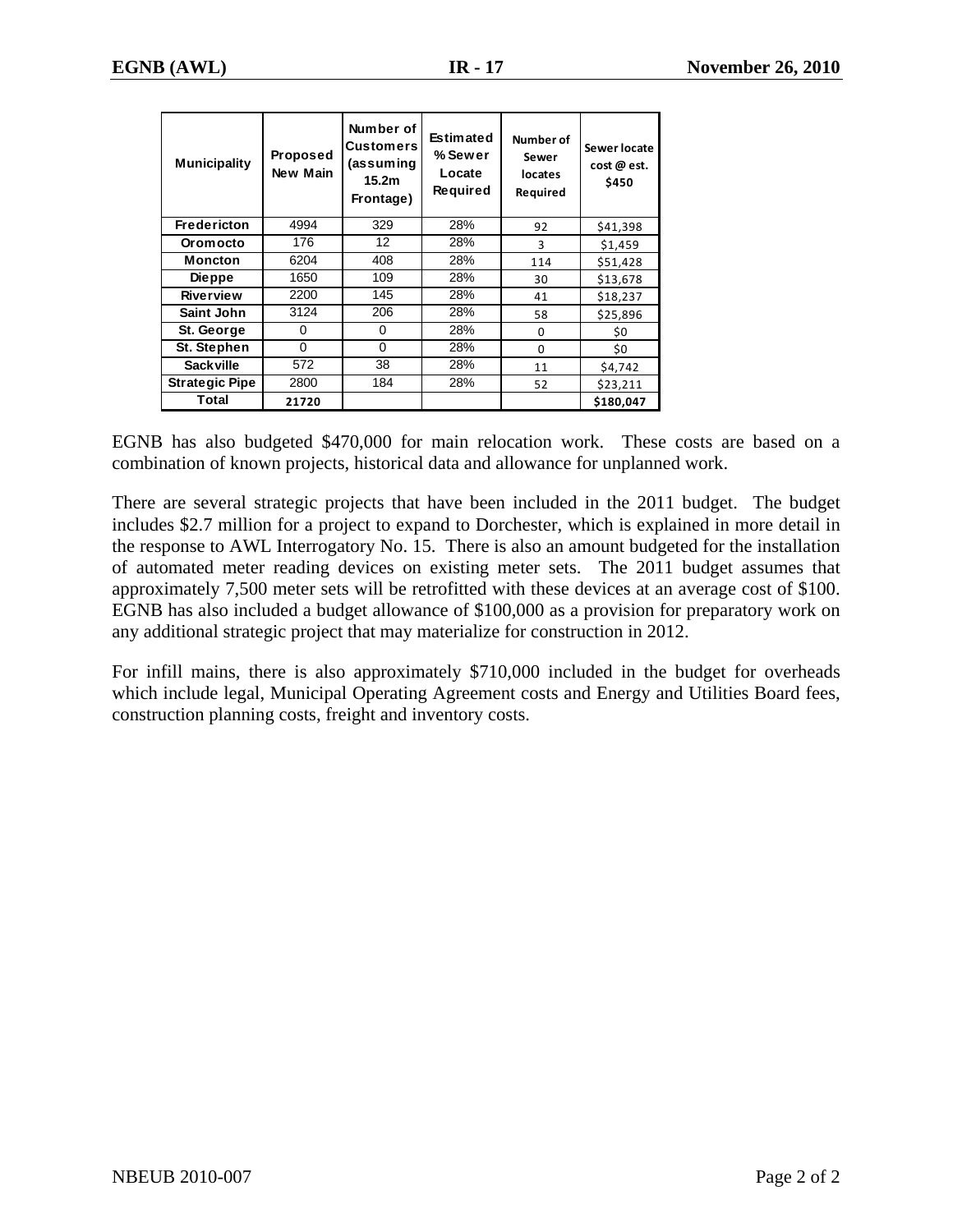**Reference:** Written direct testimony of Dave Charleson and Lori Stickles, Schedule 9 – 2011 Budget Assumptions, page 2 of 7.

# **Question**:

Please provide a copy of the Maritimes & Northeast Pipeline's Firm Service Agreement referenced under budget item "Short-Term Investments".

### **Response:**

Please see the attached copy of EGNB's Firm Service Agreement with Maritimes & Northeast Pipeline.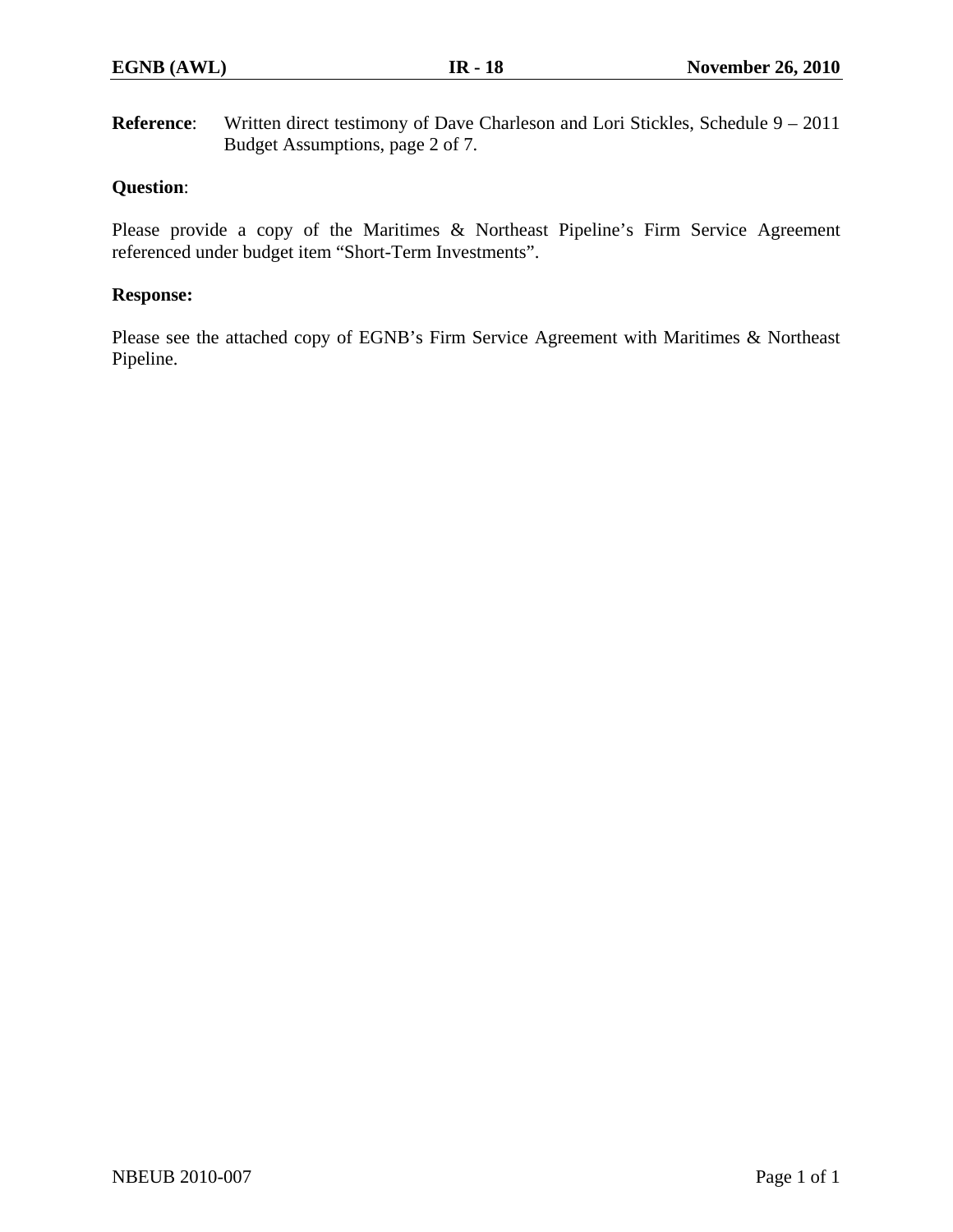**Reference:** Written direct testimony of Dave Charleson and Lori Stickles, Schedule 9 – 2011 Budget Assumptions, page 3 of 7.

# **Question**:

Please provide the documentation or calculation used to determine the balance of Long-Term Deferred Post Employment Liabilities for 2010 and the bases for why they are to remain constant in 2011.

### **Response:**

EGNB used the actual balances in its budget model as of June 30, 2010 to determine the balance of Long-Term Deferred Post Employment Liabilities for 2010. This amount was subsequently used for establishing the 2011 budget as well. Due to the nature of these liabilities, they are subject to a lot of market volatility and, as a result, instead of trying to project which direction the markets may move, EGNB assumes this balance remains constant for budget and forecast purposes.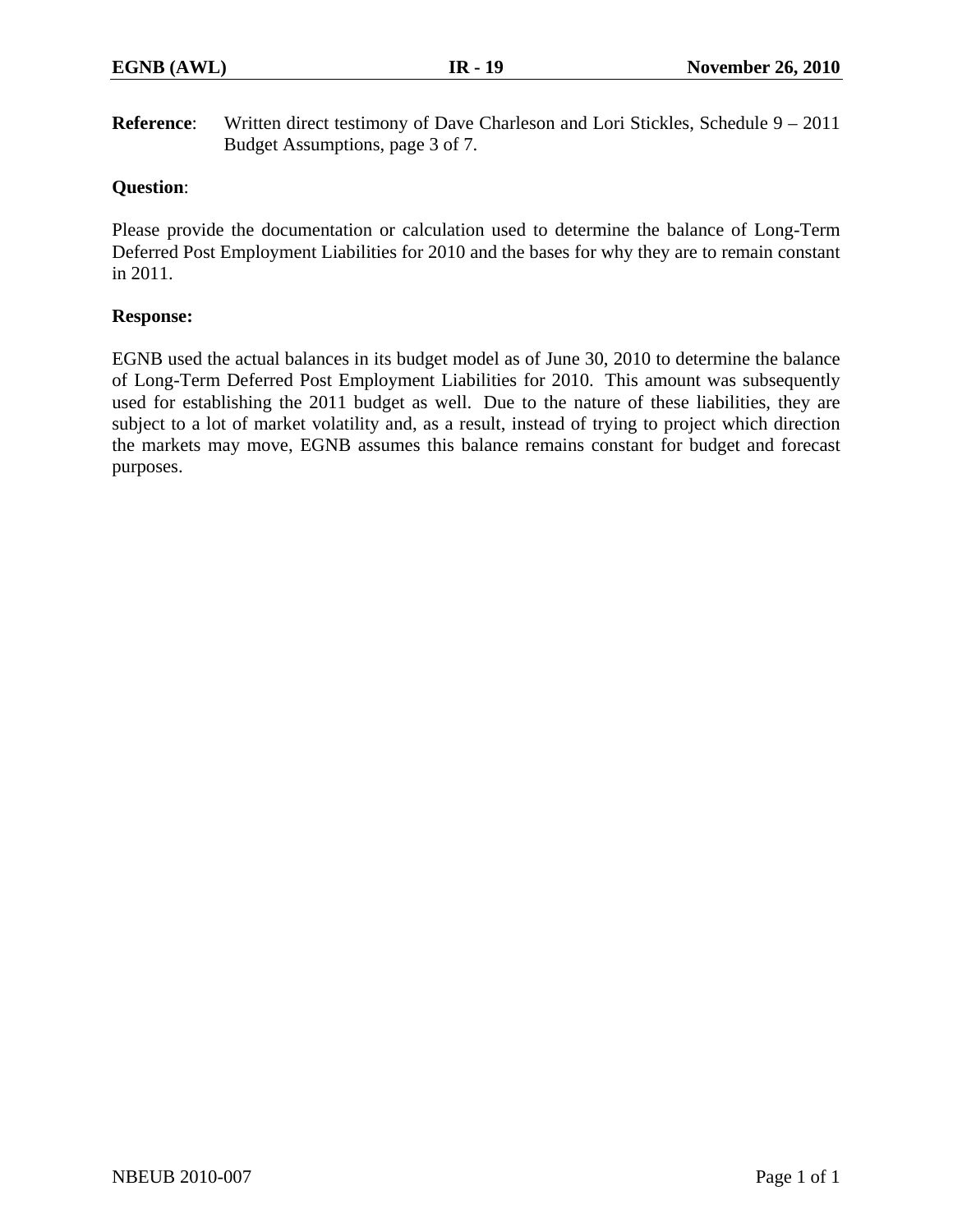**Reference:** Written direct testimony of Dave Charleson and Lori Stickles, Schedule 9 – 2011 Budget Assumptions, page 3 of 7.

# **Question**:

Please provide a copy of the facts, information or bases relied upon to forecast customer additions for 2011, including a copy of the review of historic attachment rates and EGNB's assessment of current market potential.

# **Response:**

EGNB relied on the following methodology in determining its forecast customer additions for 2011:

- Review attachment history looking to identify any emerging trends.
- Remove any attachments from historical attachments that are considered "one time" contributors, i.e. special strategic projects that were completed versus the ongoing attachment growth from repeatable and consistent programs that have been implemented.
- Applying growth factors based on planned marketing initiatives and market activities.
- Testing assumptions and assessing market risks against the market potential, non customers on main ("NCOM"), and implications on capture rates to ensure reasonable expectations are set.
- Consider the time it takes from when a prospective customer signs until they are attached to account for the sales activity required to create an attachment forecast for a particular year. For example, when budgeting for 2011 attachments, any customer signings in the fourth quarter of 2010 will likely be attached in 2011 and conversely any fourth quarter signings in 2011 will likely be in the 2012 forecast.

This approach was applied for 2011 by first assessing historic attachment rates. The following tables outlines the attachment rates for 2006 to 2009 net of "one time" contributors by different market segments:

| Commercial         | Large      | Medium     | Small      | Commercial |
|--------------------|------------|------------|------------|------------|
| <b>Attachments</b> | Commercial | Commercial | Commercial | Total      |
| 2006               | 26         | 125        | 158        | 309        |
| 2007               | 22         | 83         | 138        | 243        |
| 2008               | 23         | 127        | 231        | 381        |
| 2009               | 28         | 122        | 127        | 277        |
| Total              | 99         | 457        | 654        | .210       |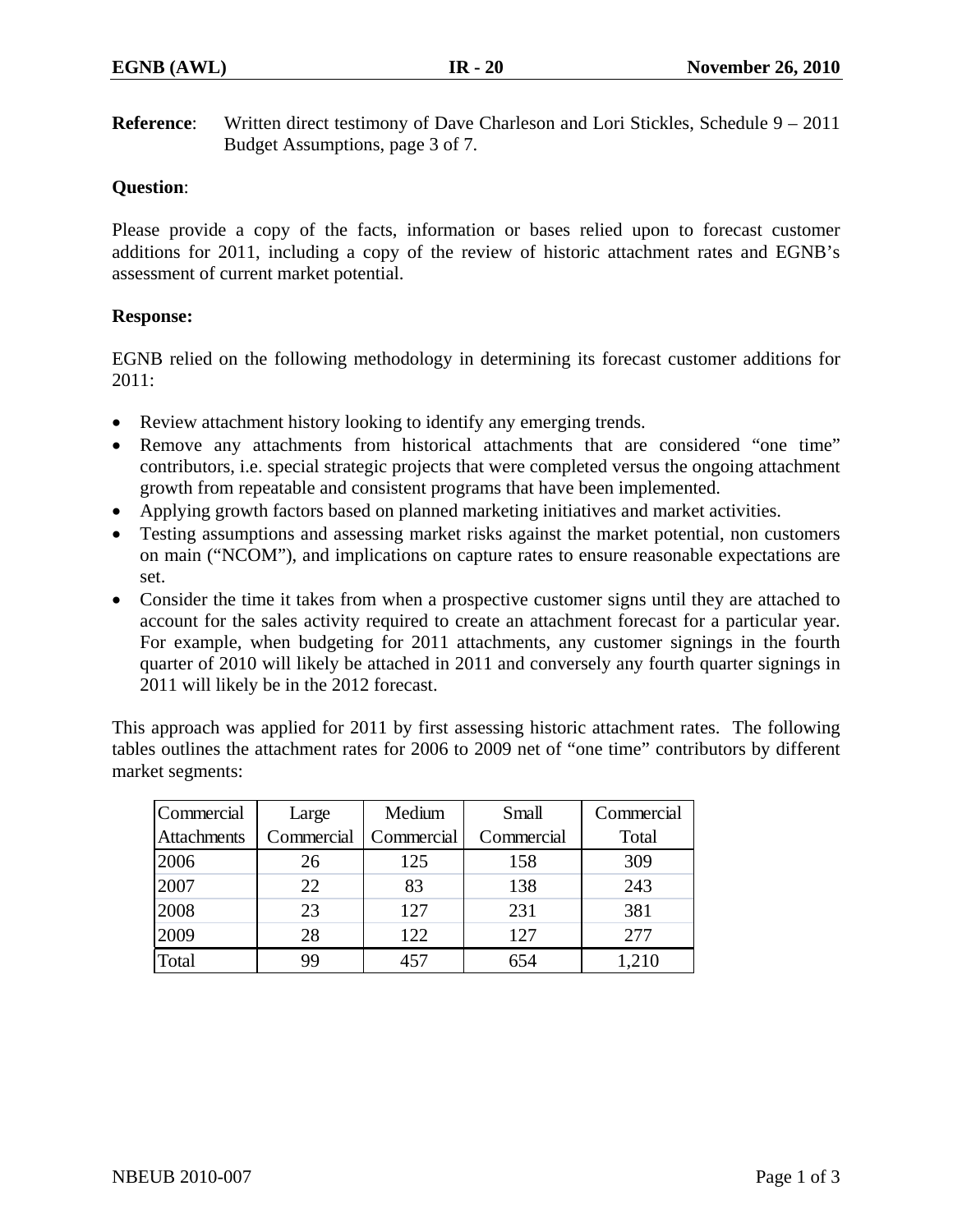| <b>Residential</b> | <b>New</b>   |                 | <b>Residential Retrofit</b> |                       | <b>Residential</b> |
|--------------------|--------------|-----------------|-----------------------------|-----------------------|--------------------|
| <b>Attachments</b> | Construction | Electric<br>Oil |                             | <b>Retrofit Total</b> | Total              |
| 2006               | 270          | 35              | 503                         | 538                   | 808                |
| 2007               | 352          | 111             | 286                         | 397                   | 749                |
| 2008               | 302          | 80              | 349                         | 429                   | 731                |
| 2009               | 285          | 41              | 247                         | 288                   | 573                |
| Total              | 1,587        | 428             | 3,181                       | 3,609                 | 5,196              |

\* 2,012 attachments deemed "one time" contributors were removed from the above tables.

Scenarios were then developed to determine the 2011 forecast. These scenarios were based on average attachments during the past four years, the midyear (6+6) forecast for 2010 and a resulting projection for 2011 based on expected capture rates.

|                                      | Average  |           |              |
|--------------------------------------|----------|-----------|--------------|
|                                      | $2006 -$ | $20106+6$ | 2011 Capture |
|                                      | 2009     | Forecast  | Rate Model   |
| <b>Residential Retrofit Electric</b> | 67       | 59        | 56           |
| <b>Residential Retrofit Oil</b>      | 346      | 276       | 282          |
| <b>Residential New Construction</b>  | 302      | 279       | $\theta$     |
| Small Commercial                     | 164      | 94        | 144          |
| Medium Commercial                    | 114      | 101       | 95           |
| Large Commercial                     | 25       | 36        | 24           |
| Industrial (LFO)                     |          |           |              |
| Total                                | 1,018    | 846       | 601          |

The Capture Rate Model, which is not used to model residential new construction or LFO attachments, applies the following methodology:

- Using NCOM data (developed from Service NB data and market research) for each rate class
	- 1. Take 2009 Base NCOMs  $+ 2010$  NCOMs associated with system growth = 2010 Base
	- 2. Take 2010 Forecasted Attachments / 2010 Base = 2010 Capture Rate
	- 3. Add 2% to 2010 capture rate  $= 2011$  Capture Rate
	- 4. Take  $2010$  Base + expected  $2011$  NCOM growth =  $2011$  Base
	- 5. Take 2011 Capture Rate \* 2011 Base = 2011 Projection
- The NCOM growth is generated through the budget model
- The 2% addition to the 2010 capture rate is based on expected growth in the capture rate

The results of the capture rate model were then evaluated for reasonableness in each sector. In each sector, the model results were considered to be appropriate. In 2010 and 2011, the NCOM growth is lower than in previous years as a result of lower forecasted mains to be installed. The capture rate model best reflects this aspect. Other considerations were also reviewed for each sector in validating the model outcomes:

• Residential Retrofit Electric – This segment is experiencing challenges as new customer signings for electric boilers, furnaces and electric baseboard conversions have been more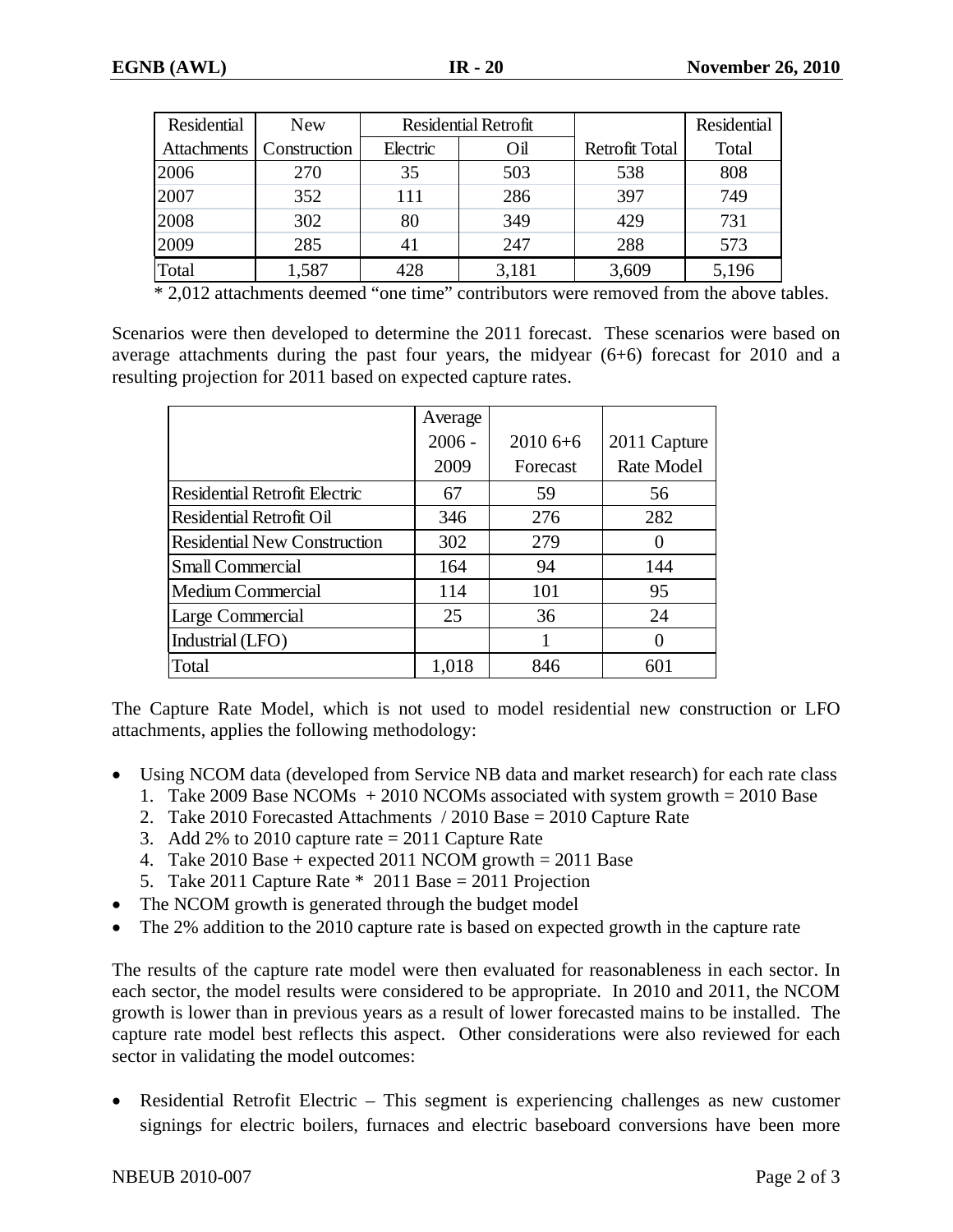challenging due to higher costs and more difficult conversions. EGNB believes the model result allowed for these challenges sufficiently.

- Residential Retrofit Oil Cost increases for boilers are impacting customer signings, but EGNB believes that results similar to those forecast for 2010 were appropriate.
- Small/ Medium Commercial Commercial opportunities are trending smaller and there are more electric conversions which tend to be more expensive and not as economic, projecting a trade off from medium sized opportunities to smaller ones and a downward trend overall. The model results reflected this reality.
- Large Commercial The model proposed attachments that were consistent with recent averages as opportunities are still seen in this segment, but this segment is getting saturated.

The LFO forecast was established based on known attachments at the time of forecast.

The Residential New Construction forecast was based on the 2010 forecast. The forecast considered the projection from CMHC that housing starts for single family dwellings is expected to decline for 2011 in comparison to 2010. Single family dwellings are the segment in this market where natural gas has its strongest penetration and it will be a challenge to hold 2010 attachments in a declining market.

Based on this approach, EGNB arrived at its final 2011 attachment forecast:

|                                      | 2011     |
|--------------------------------------|----------|
|                                      | Forecast |
| <b>Residential Retrofit Electric</b> | 56       |
| Residential Retrofit Oil             | 282      |
| <b>Residential New Construction</b>  | 279      |
| <b>Small Commercial</b>              | 144      |
| <b>Medium Commercial</b>             | 95       |
| Large Commercial                     | 24       |
| Industrial (LFO)                     |          |
| Total                                |          |

While there are challenges reflected in the 2011 forecast, EGNB management believes that the market potential remains positive as a substantial number of NCOMs exist, 21,000 Residential and 2,000 Commercial, based on market research to the end of 2009.